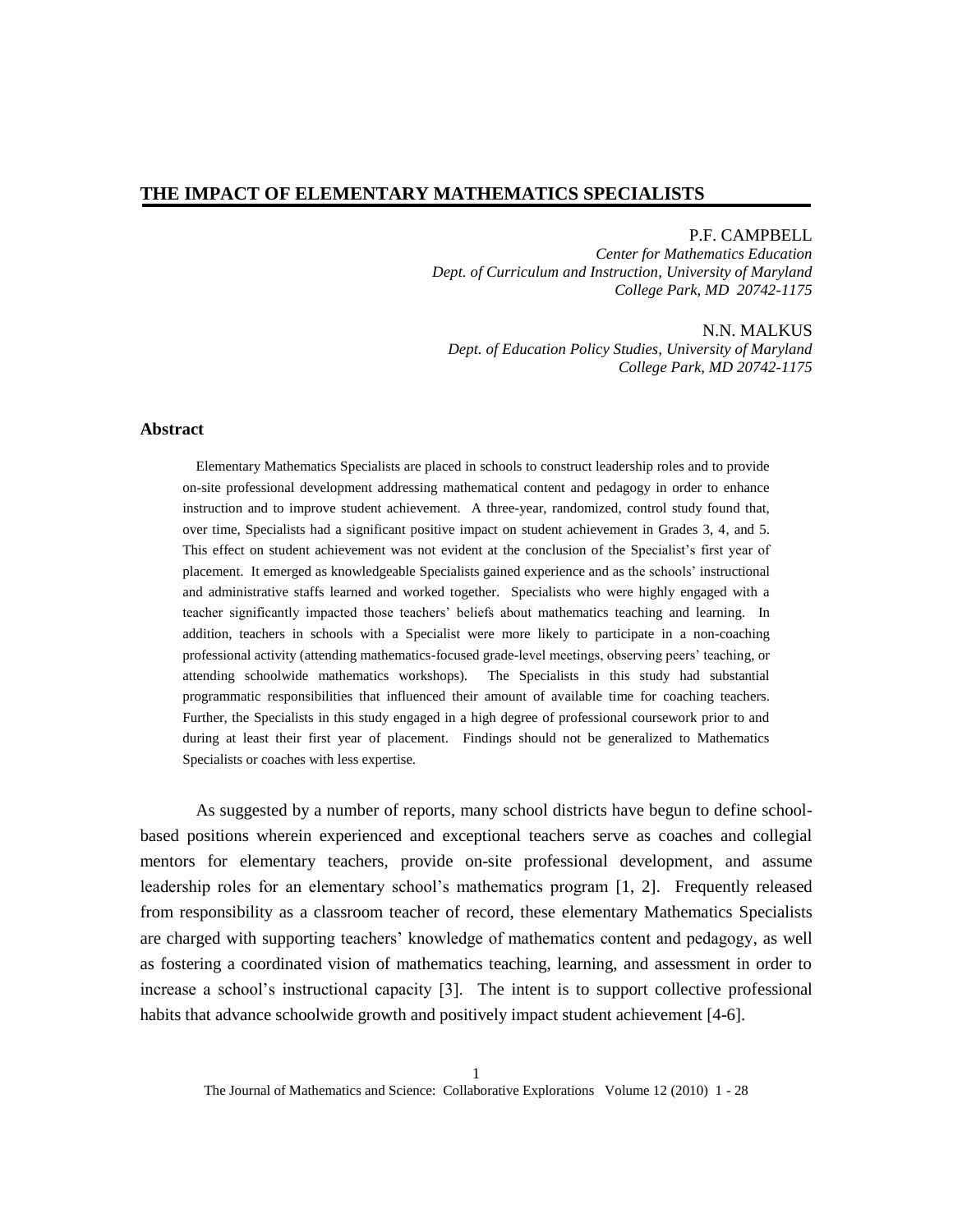There is no single model defining the role of a Mathematics Specialist or coach, and a variety of exemplars are in place. One of the first references to this role was that of Joyce and Showers who used the term "peer coaching" to describe pairs of teachers who provided feedback and support to each other in an effort to advance their instruction [7]. Subsequently, Loucks-Horsley and colleagues wrote of "helping teachers" who provided mentoring to colleagues and fostered professional dialogue [8]. Regardless of the title and the distinctions in the job description, the common expectation is for an experienced practitioner who does not have administrative responsibility over teachers to advance instructional and programmatic change across a local school site by working with teachers individually and in grade-level teams.

There is a growing body of literature addressing the work and influence of Specialists or coaches, generally describing experienced challenges, intended practice, or perceptions of impact, more frequently in terms of reading and writing instruction rather than mathematics instruction [9]. However, this literature review identified only one refereed publication reporting a relationship between students' learning of mathematics and professional development that included coaching, but this study did not control for possible prior distinctions between groups of students either by randomization or pre-testing [10].

When whole-school mathematics coaches or Specialists are placed in a school, the ultimate intent is to positively impact student learning. Yet, one could argue that an additional measure of effect is the impact of the Mathematics Specialist on teachers' beliefs and participation in other forms of professional development addressing mathematics content and pedagogy. When elementary Mathematics Specialists work with teachers, they address the mathematical knowledge and instructional practices of teachers, but in so doing, they may also impact teachers' beliefs and influence the degree to which teachers access other avenues for professional development. Indeed, there is evidence that teachers' perceptions of mathematics teaching and learning change or persist in concert with their instructional practices [11, 12]. As such, teachers' beliefs about mathematics teaching and learning and teachers' engagement in other forms of professional development, as well as their students' achievement, are appropriate outcomes for evaluating the effectiveness of elementary Mathematics Specialists as a vehicle for school improvement.

In 2004, the National Science Foundation (NSF) funded a collaborative project involving four universities and five school districts that collected data within a three-year, randomized, control-treatment design to investigate the work and impact of full-time Mathematics Specialists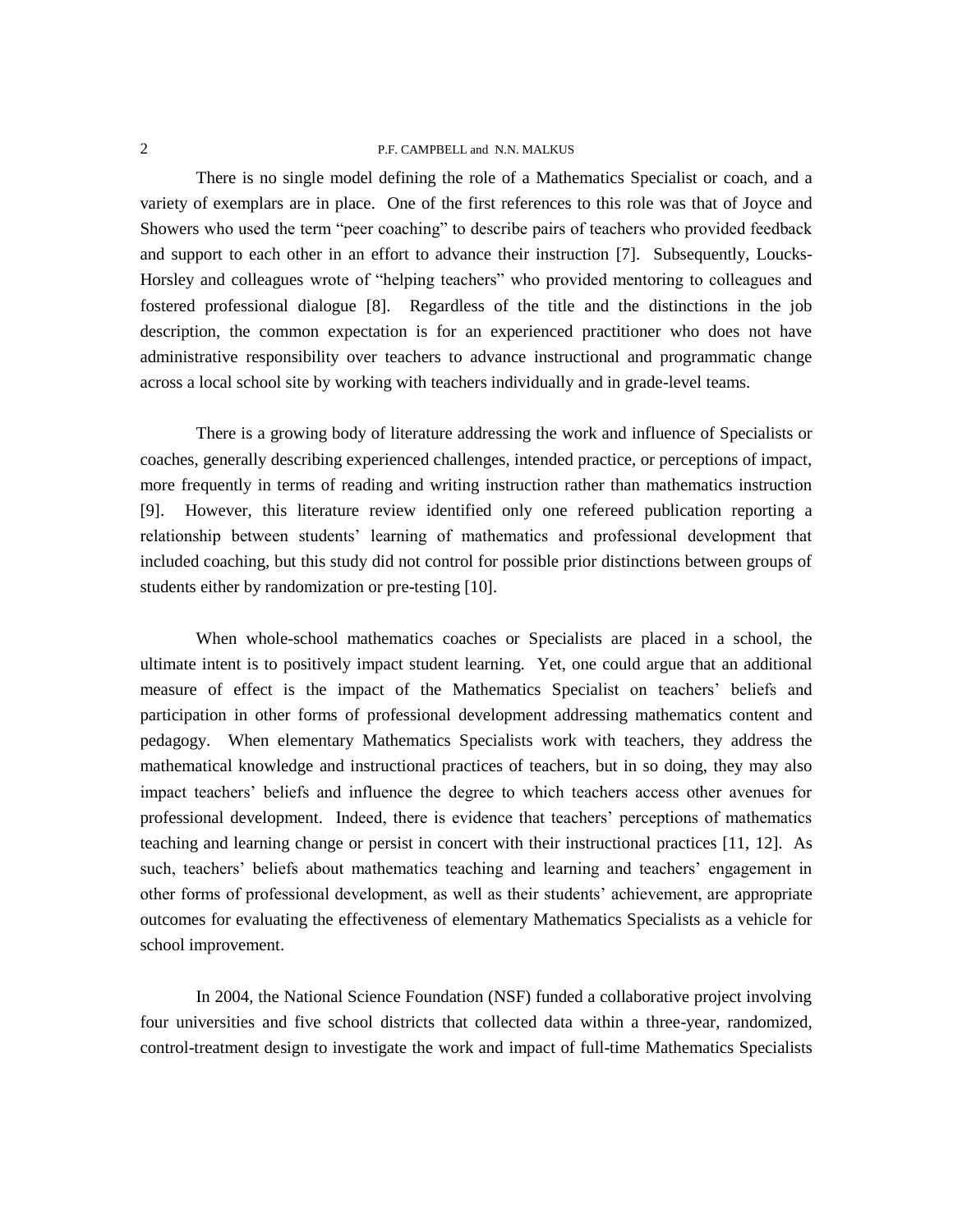in elementary schools in Virginia. This study's twenty-four treatment and twelve control schools represent a range of demographic and economic settings in urban, suburban, and urban-edge schools. The Specialists in this study were experienced classroom teachers who were selected by their school district and assigned to provide full-time support in a school after completing coursework in mathematics content and in leadership/coaching, as well as study of models, resources, and best practices for mathematics instruction. This article reports on the effects of these Specialists on teachers' beliefs and professional engagement, as well as on student achievement data in Grades 3-5 as measured by the high-stakes, standardized assessment administered in Virginia as required by federal *No Child Left Behind* legislation. As such, it characterizes the activity of Mathematics Specialists over time and provides insight regarding coaching as a vehicle for instructional reform. This article addresses the following research questions:

- What activities did elementary Mathematics Specialists engage in and what proportion of their total time did they spend completing those differing duties?
- What was the impact of elementary Mathematics Specialists on student achievement as measured by Virginia's high-stakes standardized assessment?
- What was the impact of elementary Mathematics Specialists on teachers' beliefs about mathematics teaching and learning, as influenced Specialists' degree of involvement with individual teachers?
- What was the impact of elementary Mathematics Specialists on teachers' involvement in other forms of professional development?

# **Method**

Specialists—Five school districts in Virginia, representing urban, urban-edge, and rural-fringe communities, identified one or more triples of schools with comparable student demographics and comparable traditions of student performance on state mathematics assessments. Triples of schools, rather than pairs, were identified in order to yield comparable school placement sites for two differing cohorts of Mathematics Specialists while maintaining corresponding control sites. This study accessed Specialists who were participating in a NSF-funded teacher enhancement effort that required two cohorts of Specialists in order to develop and refine the mathematics content, pedagogy, and leadership courses completed by the Specialists.

One school was randomly selected from each of the 12 triples by the first author and was assigned a Mathematics Specialist by a cooperating school district during the 2005-06 school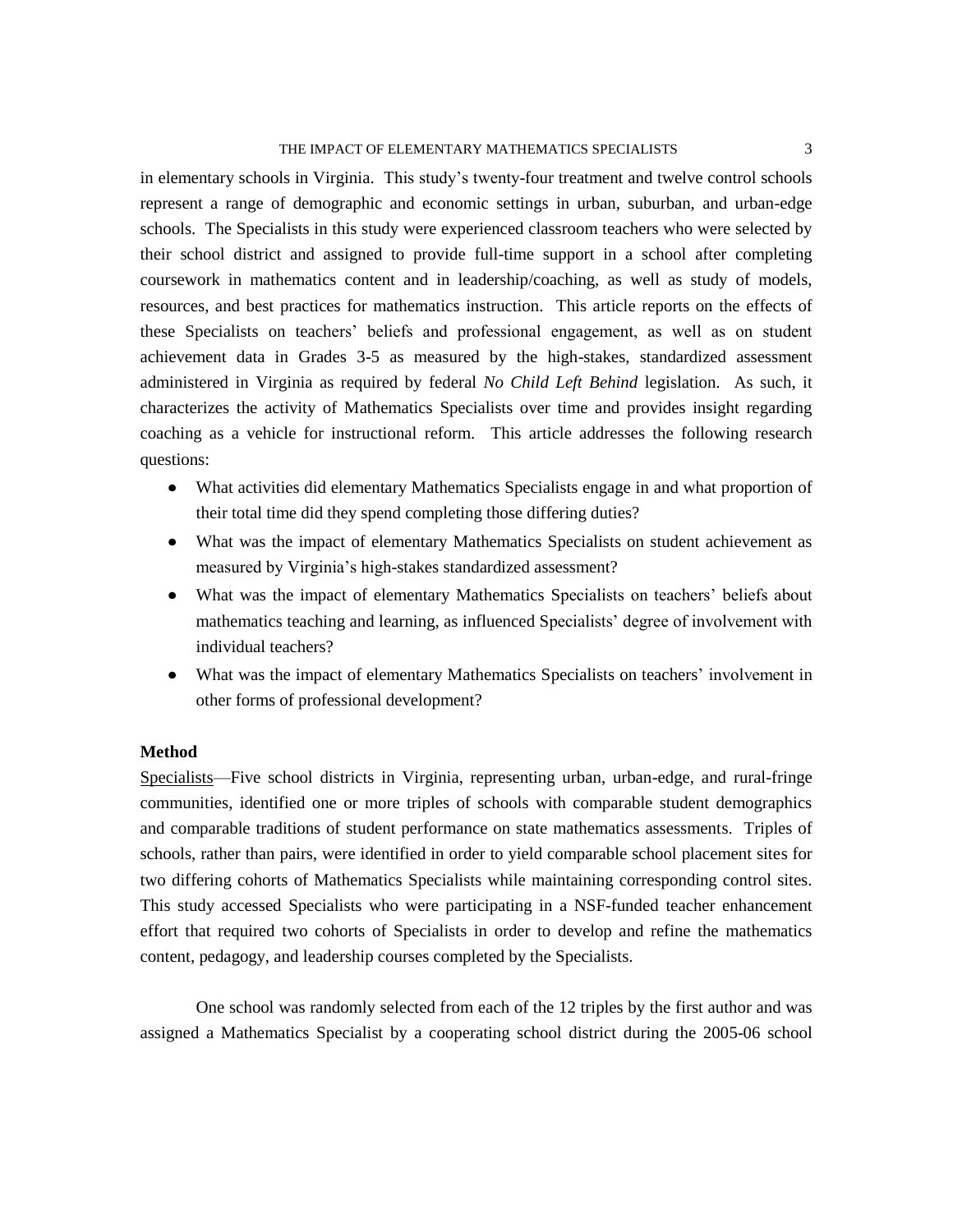year. A cohort of twelve Specialists completed five mathematics content courses and one leadership/coaching course during 2004 and 2005 prior to placement, as well as a second leadership/coaching course during their first year of service as an elementary Mathematics Specialist. Of the twelve Specialists in this first cohort, eleven remained in one of the original treatment schools for three school years (August 2005–June 2008). One treatment school closed due to redistricting after the 2006-07 school year, and one Specialist in this cohort retired at that time, accepting a position as half-time supervisor of Specialists across that school district. The Specialist displaced by the school closing was reassigned to the school formerly supported by the newly retired Specialist, thus maintaining placement of a third-year elementary Mathematics Specialist across all of the remaining Cohort 1 schools during Year 3 of the study.

A second cohort of twelve Specialists completed a similar offering of these same content and leadership courses during 2006 and 2007. The first author randomly selected one of the two remaining control schools in each of the original triples of schools; these sites were identified as the Cohort 2 schools. Cooperating school districts then assigned each of the twelve Specialists in the second cohort to one of the Cohort 2 schools for two school years (August 2007– June 2009).

School districts were paid an allotment of \$25,000 per coach, per year in order to offset the cost of replacement classroom teachers. Specialists were also paid an annual stipend of \$2,500 for participating in the data collection phase of the study. All twenty-four Specialists were female. Eight of the Specialists are African-American; one coach is Asian; the remaining Specialists are White.

Teachers—Over the course of four years, there were 1,769 teachers of K-5 mathematics in the thirty-six cooperating schools who participated in the study. The teachers in the three cohorts of schools did not differ substantively in terms of their professional experience or demographics (see Table 1).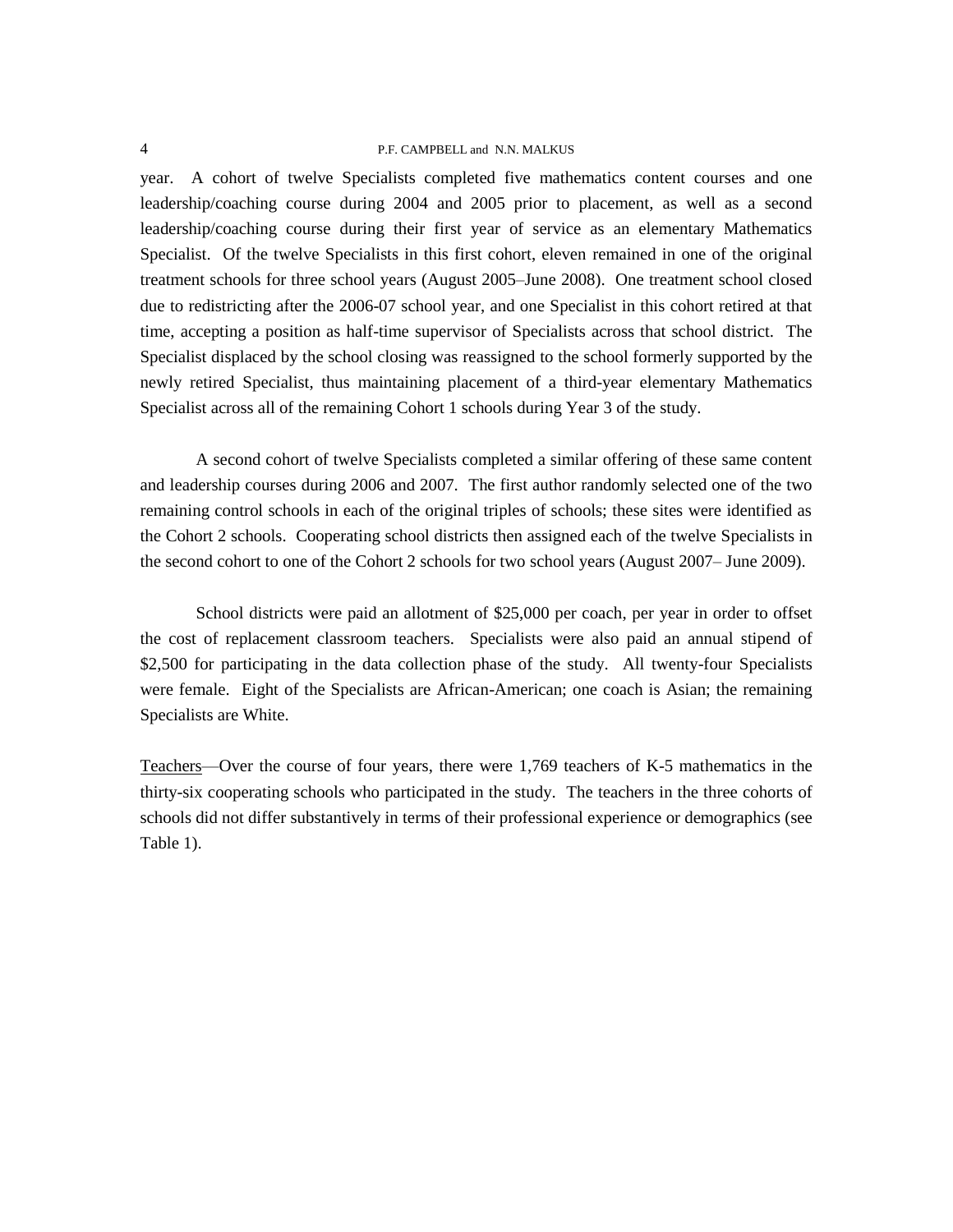|                                            |                      | Cohort 1 <sup>ª</sup> |          |      |                   | Control 1/Cohort 2 |              |                | Control Throughout |              |       |
|--------------------------------------------|----------------------|-----------------------|----------|------|-------------------|--------------------|--------------|----------------|--------------------|--------------|-------|
| Year                                       | $05-06$              | $06-07$               | $07-08$  |      | 05-06 06-07 07-08 |                    | 08-09        | 05-06 06-07    |                    | $07-08$      | 08-09 |
| Master's Degree (%)                        | 36.4                 | 38.2                  | 35       | 40.5 | 46.7              | 45.9               | 46.1         | 35.1           | 40.6               | 41.8         | 42.0  |
| <b>Years of Teaching</b><br>Experience (%) |                      |                       |          |      |                   |                    |              |                |                    |              |       |
| 1 or 2 years                               | 16.3                 | 18.7                  | 17.9     | 24.8 | 15.6              | 14.8               | 5.7          | 14.5           | 11.3               | 13.1         | 6.2   |
| 3 or 4 years                               | 10.1                 | 9.8                   | 6.8      | 11.8 | 18.0              | 17.2               | 12.7         | 8.4            | 14.3               | 14.8         | 14.4  |
| 5 through 9 years                          | 34.9                 | 32.5                  | 33.3     | 27.0 | 28.7              | 29.5               | 29.6         | 19.8           | 21.1               | 16.4         | 20.9  |
| 10 or more years                           | 38.8                 | 39.0                  | 41.9     | 35.9 | 37.7              | 38.5               | 46.2         | 57.3           | 53.4               | 55.7         | 53.9  |
| Certified Teachers (%)                     | 98.4                 | 95.9                  | 96.6     | 94.1 | 94.3              | 95.9               | 95.8         | 93.9           | 94                 | 96.7         | 96.1  |
| Female (%)                                 | 93.8                 | 93.5                  | 92.3     | 83.7 | 86.1              | 83.6               | 85.6         | 87.8           | 86.5               | 88.5         | 87.6  |
| Race/Ethnicity (%)                         |                      |                       |          |      |                   |                    |              |                |                    |              |       |
| American Indian/<br><b>Alaskan Native</b>  | $\theta$             | $\overline{0}$        | $\Omega$ | 0.7  | 0.8               | 0.8                | 2.2          | $\overline{0}$ | $\theta$           | 0.8          | 1.0   |
| Black/African-<br>American                 | 25.6                 | 22.0                  | 20.5     | 30.7 | 30.3              | 27.0               | 27.2         | 23.7           | 27.1               | 27.9         | 34.0  |
| White                                      | 72.1                 | 74.0                  | 76.1     | 65.4 | 68.0              | 70.5               | 66.7         | 73.3           | 68.4               | 64.8         | 60.5  |
| Asian/Asian<br>American                    | $\Omega$             | $\theta$              | $\Omega$ | 1.3  | $\mathbf{0}$      | $\theta$           | $\mathbf{0}$ | 1.5            | 2.3                | 1.6          | 0.7   |
| Hispanic/Latino                            | 1.6                  | 2.4                   | 1.7      | 0.7  | 0.8               | 0.8                | 1.6          | $\Omega$       | $\overline{0}$     | $\mathbf{0}$ | 0.7   |
| More than one race                         | $\cdot$ <sup>8</sup> | 1.6                   | 1.7      | 0.7  | $\mathbf{0}$      | $\theta$           | 1.0          | 0.8            | 1.5                | 3.3          | 2.3   |
| $n$ of Teachers                            | 333                  | 316                   | 309      | 393  | 333               | 332                | 314          | 356            | 323                | 319          | 306   |

**Table 1 Grade K-5 Teachers' Professional Demographics (2005-09)** 

 $a_{12}$  schools in 2005-07; 11 schools in 2007-08

Data Sources: Coaches' Activity and Engagement with Teachers—To account for their changing actions in school, coaches detailed the nature and duration of their daily activities using a data collection-transmittal program operating on a Personal Digital Assistant (PDA; Dell Axim X50™). The Instructional Specialist Activity Manager (ISAM) is a menu-oriented, entry interface that allows coaches to log the duration and category of their daily activity and to log a weekly reflection describing their level of engagement with particular teachers in a given week, with teacher identification cycling over the course of the school year.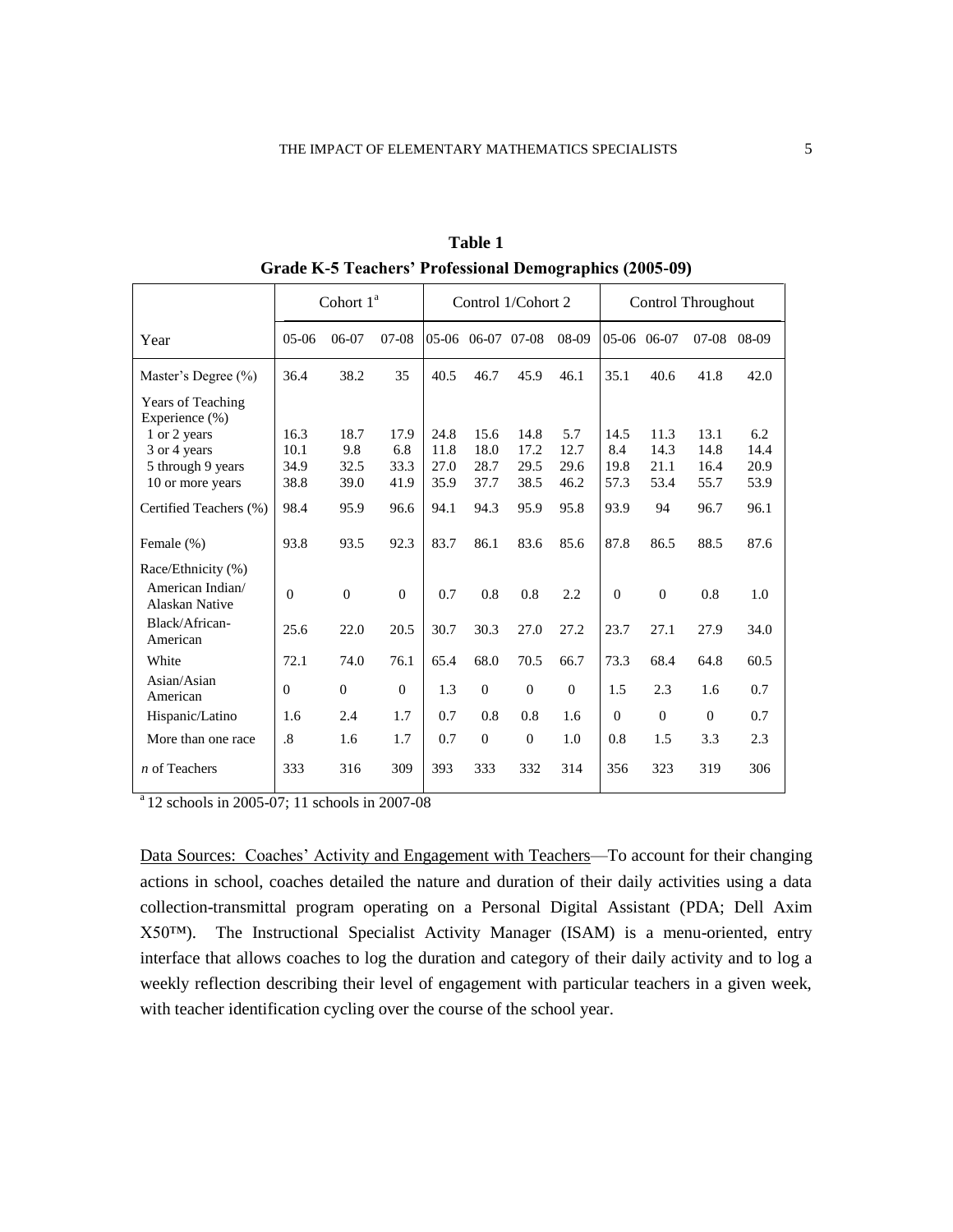Within the Daily Activity Log option of ISAM, coaches chronologically indicate the duration of an activity and then "click" the primary identification of that activity. Based on a branching network, activities of interest trigger the presentation of more detailed sub-choices which coaches again select by "clicking" on the button of interest. After entering the activity for a time period, the coaches may review and, if necessary, modify their entry. After the activities of a complete day are entered, coaches may review the day's entries and, if necessary, modify the listing prior to confirmation.

The Weekly Reflection Log lists the names of 1/6 of the teachers in a school each week, with the names cycling over a six-week period so that each teacher's name appears once in that period and six times over the course of a school year. This log asks the coaches to reflect on their interaction with a named teacher and indicate the teacher's level of engagement with the coach during group-directed, grade-level planning sessions over the past month and during individual interaction over the past ten days. As with the Daily Activity Log, coaches may review and modify their entries prior to confirmation.

Daily and Weekly confirmed data were subsequently transmitted over the Internet onto a comprehensive data management platform. This platform was housed on a server at the authors' university.

Data Sources: Student Mathematics Achievement Data—All students in Grades 3 through 8 in Virginia are expected to complete a statewide, standardized achievement test in mathematics termed the *Standards of Learning* Assessment (*SOL*) annually. Through administration of this high-stakes measure and the aligned collection of student demographic data, Virginia meets the expectations for assessment as required under the federal *No Child Left Behind* legislation. Data from the *SOL* include a total scale score for mathematics (possible scores ranging from 200 to 600) addressing content spanning: number and number sense; computation and estimation; measurement and geometry; probability and statistics; and, patterns, functions, and algebra. The *SOL* are administered annually, typically during the last half of the month of May.

While the *SOL* in Grades 3 and 5 have been administered since the 2001-02 school year, the Grade 4 *SOL* were administered for the first time during the 2005-06 school year, the first year of placement of Specialists in this study. Further, while the Grade 4 and Grade 5 *SOL* only assess content associated within the grade-level standards of that single grade, the Grade 3 *SOL* assessment measures content from Kindergarten through Grade 3. Thus, the analysis that follows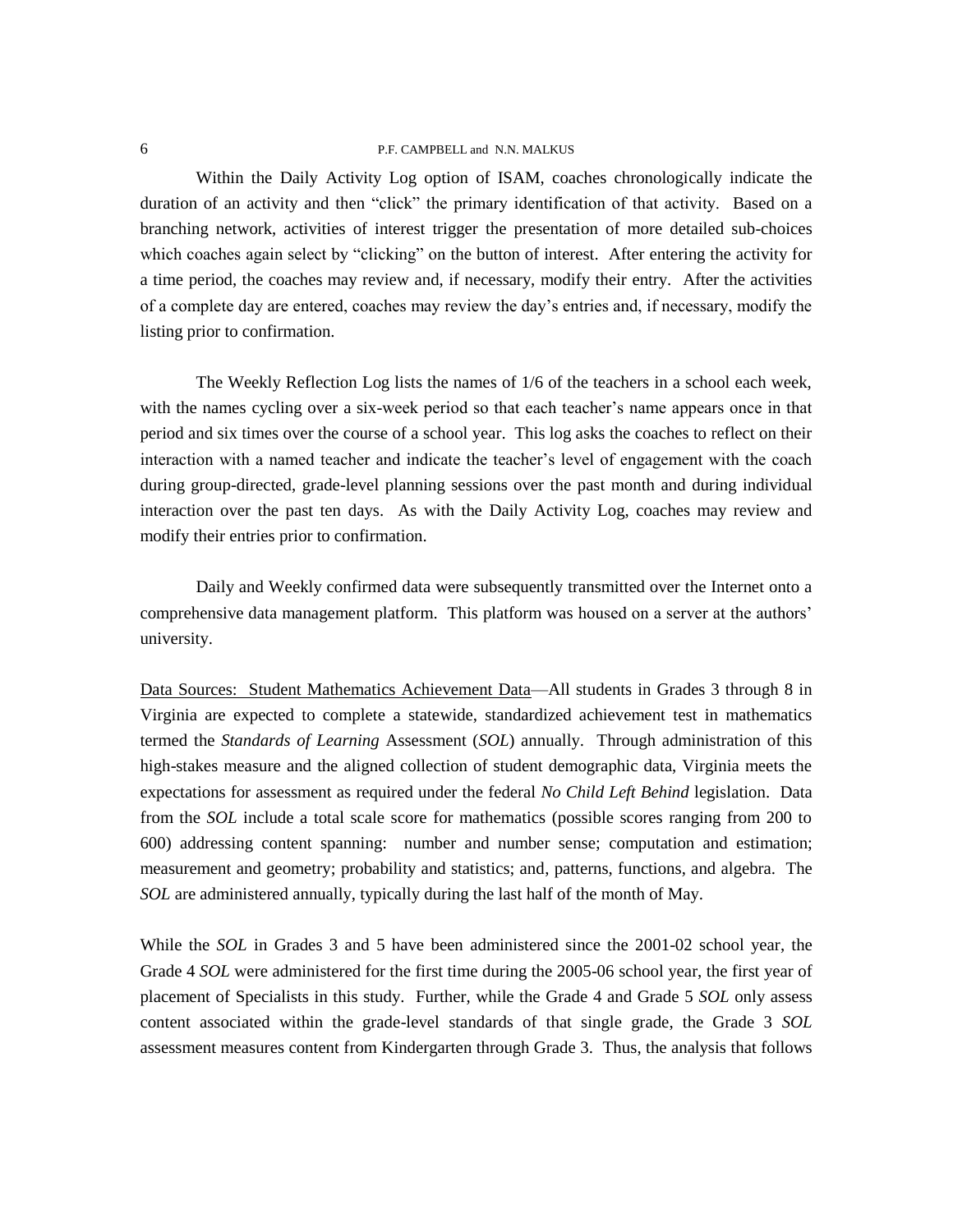separately considers the third-, fourth-, and fifth-grade students' scores across three years (2005- 08).

For each grade level, the primary dependent variable was the overall *SOL* Mathematics scale score across three years. This dependent variable posed two challenges for these analyses. First, in each grade level, the distribution of test scores shifted in a non-linear fashion as the difficulty of the *SOL* Mathematics assessment varied from year to year. Second, while the range for the *SOL* scale scores was 200-600, there was a substantial but varying number of students in each year and in each grade achieving a score of 600. This ceiling effect was problematic because it increased the type II error rate, making it more difficult to detect true differences between groups. Because of these two challenges, it was not possible to standardize scores across years. Therefore, in order to control for differences in the testing year, this analysis used the scale scores in the original metric and included binary indicators for each testing year.

Ideally, an analysis examining impact of a treatment on student achievement would include student-level prior achievement in the model. However, this was also problematic, in part because of the ceiling effect and the inability to standardize scores. Further, there were no prioryear *SOL* scores for Grade 3 students in any school year or for Grade 5 students in the 2005-06 school year. In addition, when prior-year *SOL* assessments were administered, missing data due to student mobility was present and not evenly distributed across schools as coded by Title I status and minority composition.

Because controlling for student-level prior achievement was not possible, two schoollevel measures of the prior academic tradition were included to control for differences between schools at the extremes of the prior student achievement distribution. Low Academic Tradition and High Academic Tradition identified those schools whose mean 2004-05 *SOL* Mathematics scale scores in both Grades 3 and 5 were at least one standard deviation below or one standard deviation above the 2004-05 sample mean for all thirty-six schools.

Data Sources: Teacher Beliefs Data—The teachers of mathematics in the control and treatment schools completed a beliefs survey in Fall 2005, and again in Spring 2006, 2007, 2008, and 2009. This assessment was constructed using a 20-item instrument developed by Ross and colleagues with the addition of ten additional items addressing equity and directed instruction [12]. Using the 5-point Likert scale, respondents rated each of thirty statements on a scale of 1 ("strongly disagree") to 5 ("strongly agree"). The statements in the survey reflected perspectives about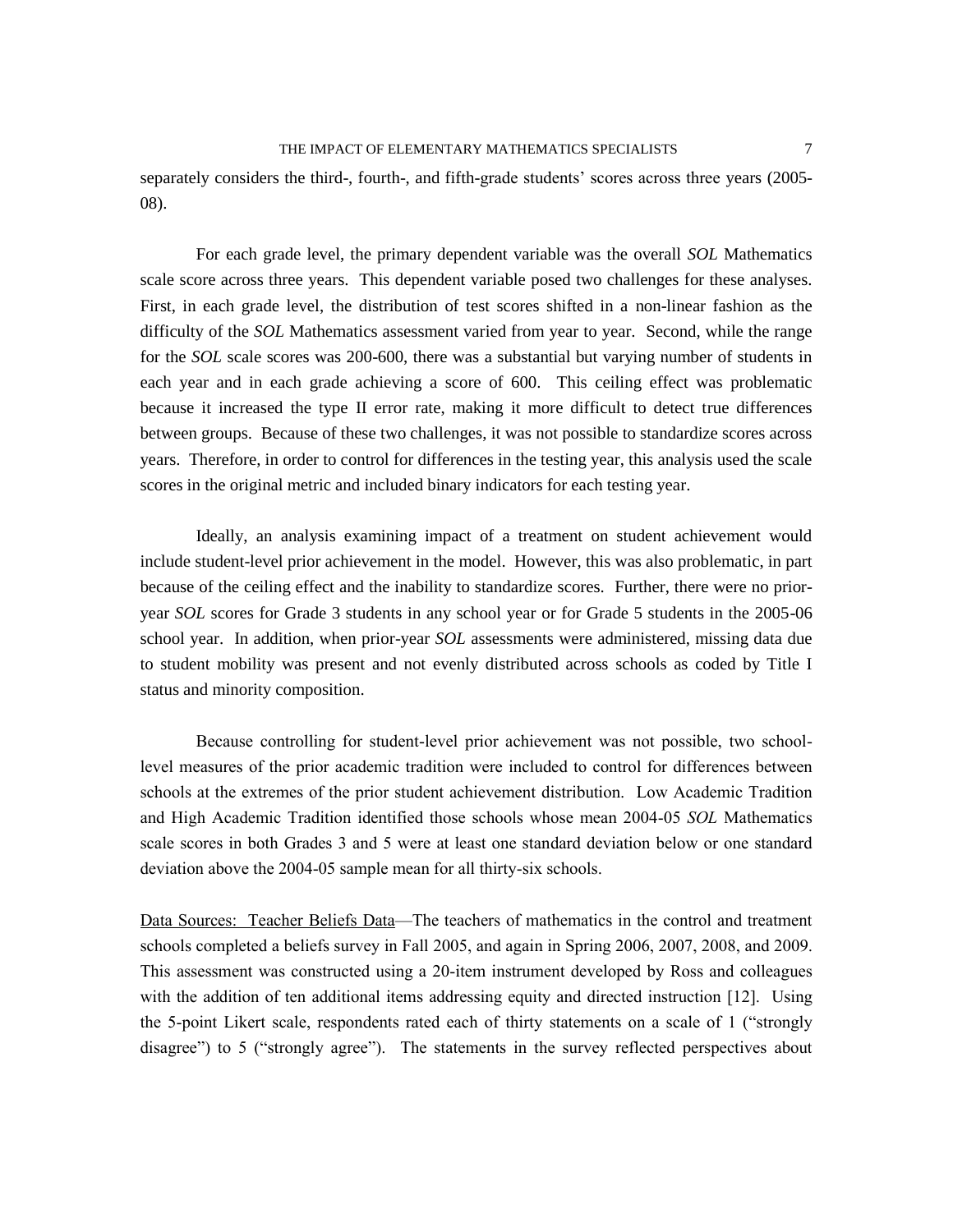mathematics curriculum and instruction, and perspectives regarding the needs of students and student understanding. Factor analysis identified two orthogonal factors: items that distinguished beliefs emphasizing directed teaching and mathematical structure as a basis for curriculum (Traditional) and items reflecting a perspective emphasizing the development of students' principled knowledge and supporting student efforts to "make sense" of the mathematics (Making Sense). Table 2 presents illustrative items from the beliefs survey. The reliability of the total 30 item scale as indicated by Cronbach's alpha is .797.

# **Table 2 Exemplar Items from the Beliefs Survey**

Items Reflecting a Traditional Perspective

Learning mathematics requires a good memory because you must remember how to carry out procedures and, when solving an application problem, you have to remember which procedure to use.

The best way to teach students to solve mathematics problems is to model how to solve one kind of problem at a time.

Items Reflecting a "Making Sense" Perspective

Students can figure out how to solve many mathematics problems without being told what to do.

I don't necessarily answer students' math questions, but rather let them puzzle things out for themselves.

Data Sources: Teacher Professional Engagement Data—Each spring, teachers completed a survey addressing the nature and degree of their involvement in professional development over the past school year. These entries described professional development opportunities offered within and outside of schools and the amount of time spent in those activities.

# **Analysis and Results**

Activity of the Elementary Mathematics Specialists—The ISAM Daily Activity Logs from the PDA's characterize the duration and nature of Specialists' activity across up to three years of placement in a school. Although Specialists were not expected to complete tasks related to their work responsibilities outside of their contract day, many Specialists did so. Therefore, this presentation of the activity data distinguishes between those two contexts for activity.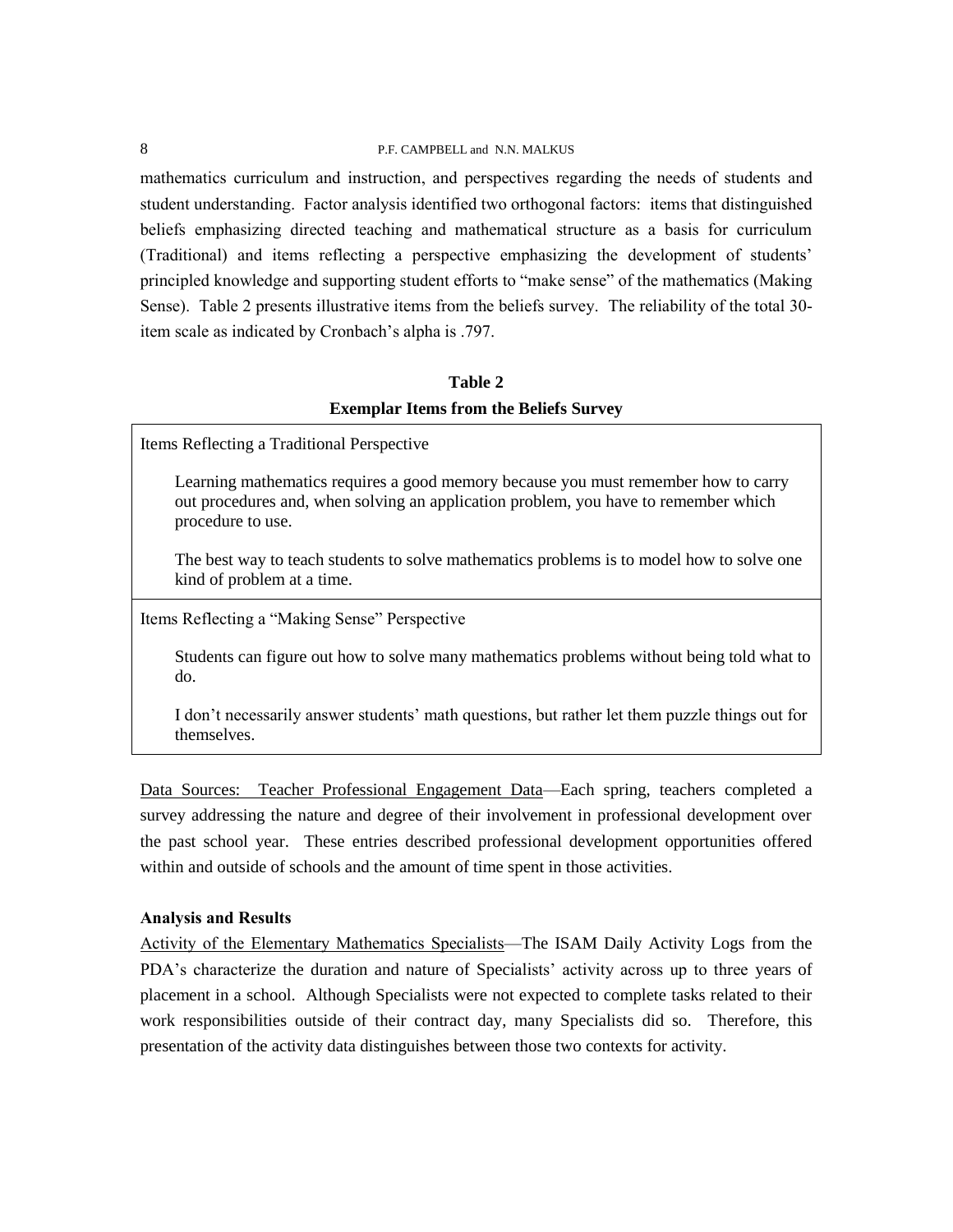Table 3 presents the proportional distribution (percent) of Specialists' mean time over activity within the contracted workday for Cohort 1 and Cohort 2 Specialists. If a Specialist was absent from work on a contract day, that time is not reflected in Table 3. The mean length of a contract day for a Specialist was 7 hours, 22 minutes; the median length of a contract day for Specialists was 7.5 hours. Thus, on average, the Specialists were paid to spend 36 hours, 50 minutes at school each week with a forty-week school calendar. In terms of hours per day, the values in Table 3 may be interpolated according to the formula that 13.6% is equivalent to 5 hours per week (comparable to 1 hour per day) and 2.7% is equivalent to 1 hour per week.

**Table 3 Percent of Mean Contract-Day Time over Specialist Activities by Cohort and Year**

| Activity                                                              | Cohort 1<br>2005-06<br>(Year 1) | Cohort 1<br>2006-07<br>(Year 2) | Cohort 1<br>2007-08<br>(Year 3) | Cohort 2<br>2007-08<br>(Year 1) |
|-----------------------------------------------------------------------|---------------------------------|---------------------------------|---------------------------------|---------------------------------|
| Coaching Teachers (Individual Teachers<br>and Grade-Level Teams)      | 21.9                            | 13.1                            | 12.9                            | 10.2                            |
| Preparing for Teaching/Coaching                                       | 11.8                            | 12.4                            | 12.5                            | 11.8                            |
| <b>Supporting Assessment</b>                                          | 10.6                            | 13.5                            | 13.7                            | 12.5                            |
| Teaching or Supporting Students (Not<br>Demonstration or Co-Teaching) | 3.0                             | 4.4                             | 4.5                             | 3.6                             |
| Supporting the School Mathematics Program                             | 5.0                             | 4.2                             | 5.1                             | 5.1                             |
| Performing School-Based Duties                                        | 6.5                             | 9.2                             | 10.4                            | 9.8                             |
| Materials Management/ Communication<br><b>Tasks</b>                   | 9.7                             | 11.0                            | 11.8                            | 11.4                            |
| <b>Attending Meetings</b>                                             | 9.2                             | 6.8                             | 6.7                             | 9.5                             |
| Engaging in Personal Professional Activity                            | 13.2                            | 14.7                            | 10.9                            | 14.4                            |
| Non-Educational Activities (lunch, travel,<br>all-school event)       | 9.0                             | 10.8                            | 11.3                            | 11.8                            |

The amount of contract-day time that the Cohort 1 Specialist spent coaching individual teachers decreased over the three years. The amount of time that each of the two cohorts spent coaching teachers was more consistent when the year of work was constant (both cohorts in 2007-08) than when the extent of experience was constant (Cohort 2 in 2007-08 and Cohort 1 in 2005-06). This may mean that during 2007-08 there were common outside influences impacting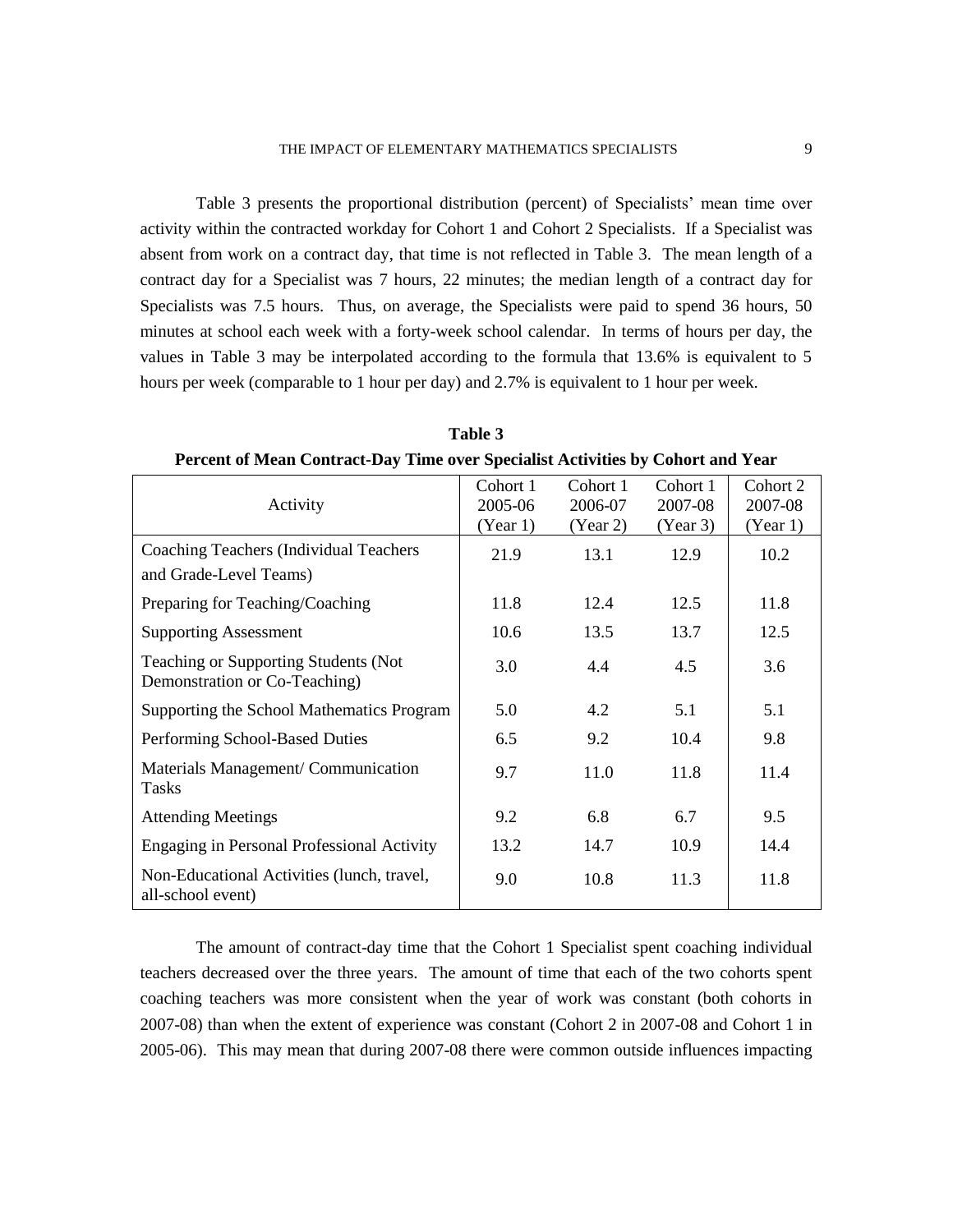Specialists' decisions as to how much available time they had to spend working with individual teachers.

Over that same time period, the amount of time that Cohort 1 Specialists spent addressing assessment increased. The Cohort 2 Specialists spent somewhat less time than the more experienced Cohort 1 Specialists addressing assessment during 2007-08, primarily because Cohort 2 Specialists had less time devoted to developing assessments and to assessment management. This may reflect the increased managerial expertise presumed of Cohort 1 Specialists during their third year of placement. The increase in Cohort 1 assessment activity and the frequency of Specialist time devoted to assessment responsibilities across the two cohorts was evident in each of the five school districts, with frequency of assessment time being a consistently modal feature of the urban districts. Because Mathematics Specialists were not assigned across all schools in a district, shifting of Specialists' time to assessment responsibilities is probably a local school response to concerns associated with assessment demands, a response that is evident within and between districts. In contrast, the increase in time Cohort 1 Specialists spent teaching or supporting students without an observing teacher present (thus not coaching through demonstration teaching, modeling, or co-teaching) varied by individual Specialists, not districts. Therefore, this was most likely a reflection of a principal's request and not a consistent response to district policy or pressure.

The time Specialists spent in meetings that did have a mathematics focus was quite consistent within districts, while being unique across districts. This indicates that a Specialist's attendance at a meeting addressing mathematics was likely not an individual decision, but reflects an expectation of either a principal or district office. As Cohort 1 Specialists gained expertise, local administrators were less likely to expect their attendance at a meeting when the agenda was not related to mathematics.

The prevalence of activity associated with personal professional development reflects the fact that all Specialists completed the second leadership/coaching course during their first year of placement. Further, many of the Specialists in each cohort completed an additional graduate course or two during their first year of placement as they completed requirements for a master's degree within the following summer or fall semester.

The amount of time that Specialists spent addressing communication, such as e-mail correspondence, was more comparable by academic year than by year of expertise. All of the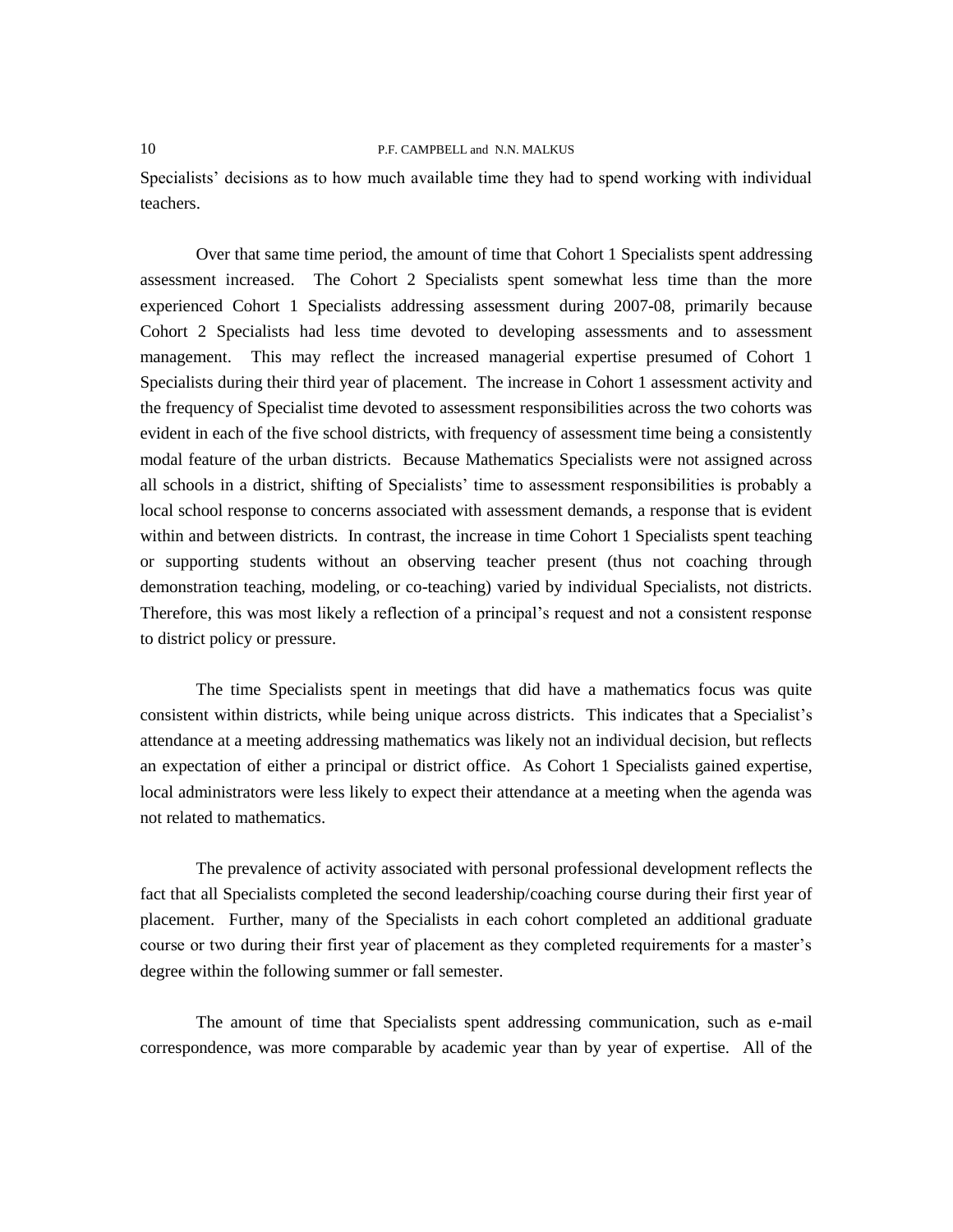participating school districts provide e-mail addresses and access to their instructional and administrative staffs. The increase in time evidenced between 2005-06 and 2007-08 is most likely a reflection of changes in school culture. In contrast, the prevalence of school-based duties is most likely a project-related artifact. The Specialists advised each other to "volunteer for bus duty" as a way to build trust and entrée into their school placements, noting that this was a time when few, if any, teachers would be available to meet with a Specialist.

The Specialists varied in terms of how much out-of-school time they devoted to responsibilities associated with their work. On average, the Specialists spent 4.5 hours a week completing work-related activity for which they were not paid. This is equivalent to approximately180 hours or twenty-four extra contract days per year.

Table 4 presents the Specialists' mean out-of-school time in hours per category of activity by school year. A substantial portion of this out-of-school time was allotted to personal professional activities. Much of this time was related to the graduate coursework that a number of Specialists were completing during their first two years of placement, as this pattern diminished markedly in the third year of Cohort 1 data entries after the degree-seeking Specialists in that cohort had completed their degrees. Materials management and communication also demanded much of the Specialists' time outside of the contracted workday. Over half of this time was spent attending to communication tasks involving e-mail, telephone calls, or the production of flyers while the remaining time was split between PDA data entry and activity associated with supporting the purchasing, distribution, and management of educational materials.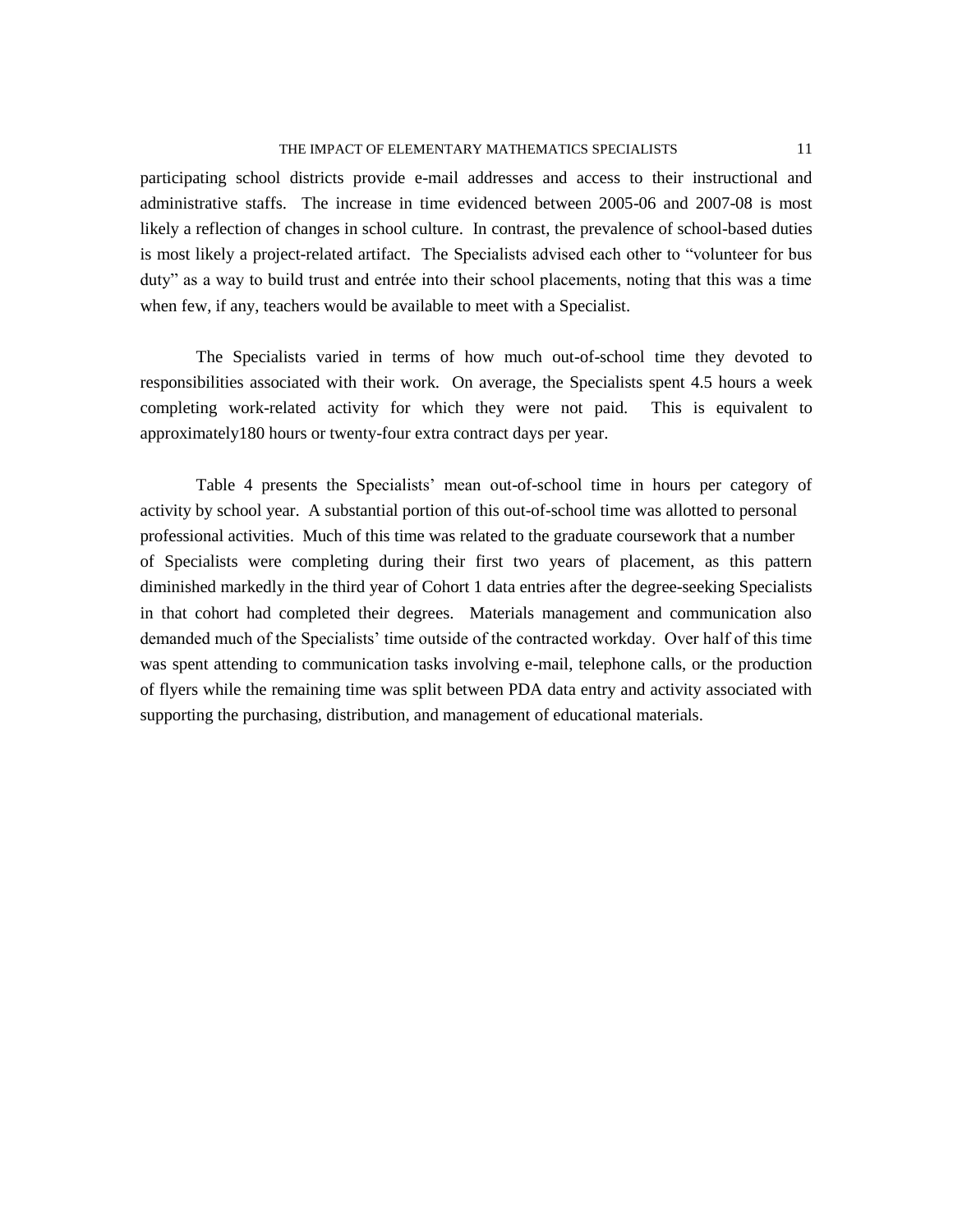| Activity                                                                               | Cohort 1<br>2005-06<br>(Year 1) | Cohort 1<br>2006-07<br>(Year 2) | Cohort 1<br>2007-08<br>(Year 3) | Cohort 2<br>2007-08<br>(Year 1) |
|----------------------------------------------------------------------------------------|---------------------------------|---------------------------------|---------------------------------|---------------------------------|
| <b>Coaching Teachers</b>                                                               | 9.69                            | 8.24                            | 15.8                            | 22.1                            |
| Preparing for Teaching/Coaching                                                        | 31.4                            | 26.5                            | 18.68                           | 11.13                           |
| <b>Supporting Assessment</b>                                                           | 13.53                           | 12.72                           | 10.77                           | 6.97                            |
| Teaching or Supporting Students (not<br>Demonstration or Co-teaching)                  | 4.68                            | 4.02                            | 3.17                            | 1.97                            |
| Supporting the School Mathematics<br>Program                                           | 17.05                           | 11.28                           | 8.17                            | 5.97                            |
| Performing School-Based Duties                                                         | 26.04                           | 25.24                           | 13.57                           | 13.88                           |
| Materials<br>Management/Communication Tasks                                            | 36.84                           | 21.14                           | 22.51                           | 29.60                           |
| <b>Attending Meetings</b>                                                              | 25.83                           | 14.86                           | 14.3                            | 14.28                           |
| <b>Engaging in Personal Professional</b><br>Activity                                   | 55.53                           | 43.98                           | 19.4                            | 30.02                           |
| Non-Educational Activities within<br>Out-of-School Work Time (lunch,<br>break, travel) | 27.86                           | 16.84                           | 10.5                            | 17.35                           |
| Mean Total Hours per Year                                                              | 248.45                          | 184.82                          | 136.87                          | 153.27                          |

**Table 4 Specialists' Mean Out-of-School Time in Hours per Activity Category by Year**

The Cohort 1 Specialists were more likely to spend their out-of-school work time preparing for coaching or teaching (demonstration teaching, modeling, or co-teaching) rather than coaching teachers, but the Cohort 2 Specialists evidenced the reverse pattern. For both cohorts, coaching time outside of the contract day was typically spent working with individual teachers, rather than with groups of teachers or grade-level teams. The out-of-school time devoted to the performance of duties almost exclusively involved monitoring students, while outside-ofcontract-day work associated with the school mathematics program involved activities such as a school's annual Family Math Night.

Mathematics Achievement—In order to determine whether elementary Mathematics Specialists impacted student mathematics achievement as measured by standardized state assessments, this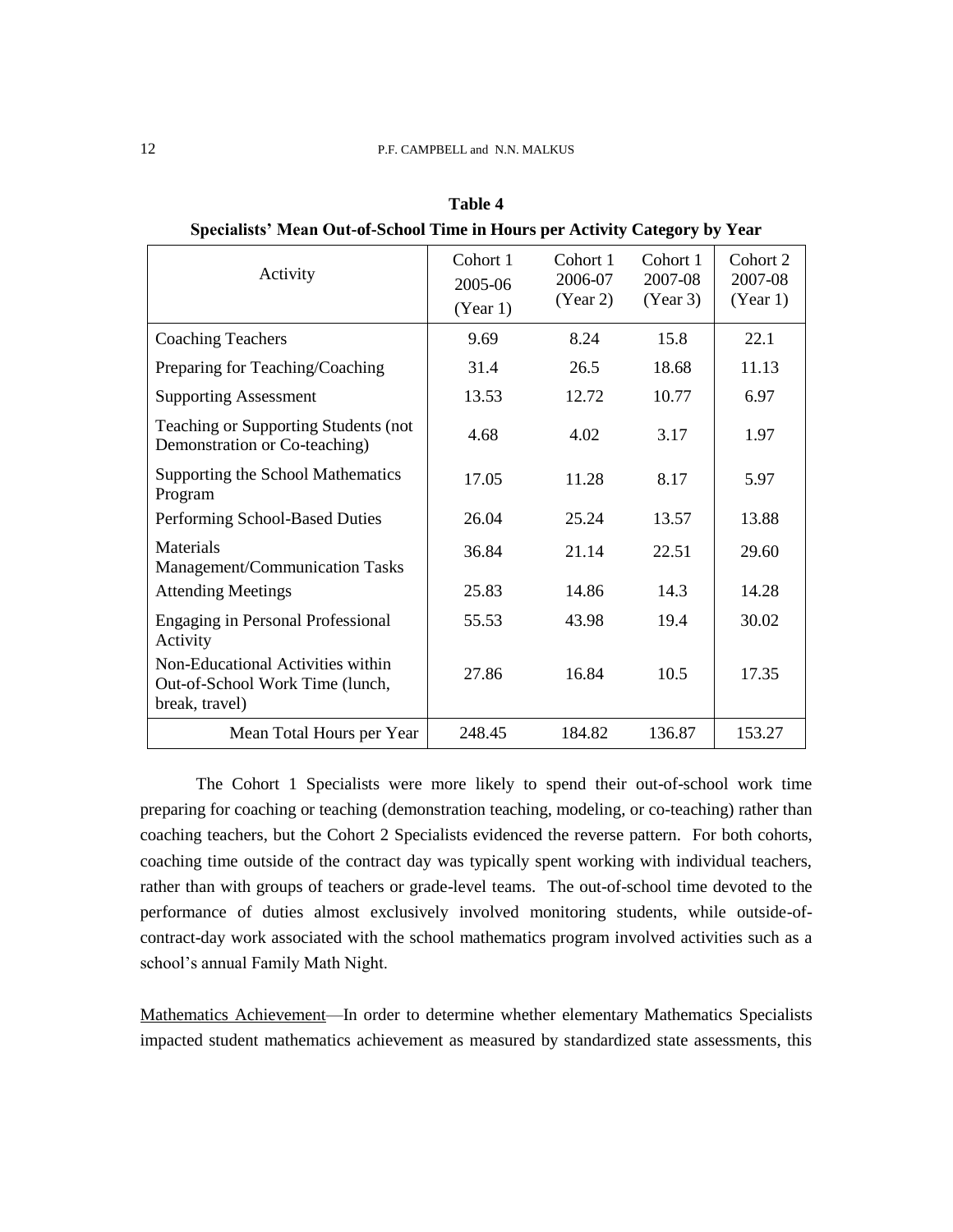analysis accessed data from 24,749 student *SOL* scale scores drawn from Grades 3, 4, and 5 of thirty-six treatment and control schools over three years. Hierarchical linear modeling (HLM) was used to analyze the data. Across these three years, this sample included 1,169 teachers/classrooms of students in Grades 3, 4, and 5, of which 368 were in Cohort 1 schools, 406 were in Control 1/Cohort 2 schools, and 395 were in control schools throughout. Two analyses were conducted. The Treatment versus Control analysis compared three years of mathematics achievement scores of students in the control schools to scores of students in the treatment schools, noting whether the achievement scores of students in the treatment schools were from the three years of data from the Cohort 1 schools (2005-08) or from the one year of data from the Cohort 2 schools as collected during the third year of the study (2007-08; Cohort 2 Year 3). A second Cohort-by-Year versus Control analysis compared three years of mathematics achievement scores of students in the control schools to scores of students in the treatment schools, noting whether the achievement scores of students in the treatment schools were from the first (Cohort 1 Year 1), second (Cohort 1 Year 2), or third (Cohort 1 Year 3) year of Specialist placement in a Cohort 1 school or from the first year of Specialist placement in a Cohort 2 school (Cohort 2 Year 3) during the third year of the study.

Both the Treatment versus Control analysis and the Cohort-by-Year versus Control analysis entered identical student-level and classroom-level variables in their respective statistical models. In particular, for each grade, the analysis included controls for a student's age at the time of testing (AgeTest), as well as binary indicators to provide controls for student gender (Female), student Limited English Proficiency status (LEP), student special education status (SpecEd), student free- and/or reduced-meal status (FARM), and student minority status (Minority). The reference categories for these binary indicators were male gender and not accessing special services. The models also included two indicators to identify whether the *SOL* tests were being administered in the second or third year of the study (2007 Test and 2008 Test, respectively). The reference category for the year of the test was the first year of the study, the 2006 Test administered at the end of the 2005-06 school year. The only teacher/classroom-level variables that were significant or improved model fit were a binary indicator for teachers with master's degrees (Masters) and measures indicating years of teaching experience (1-2 Years Experience, 3-4 Years Experience, or 10+ Years Experience). The reference category for teacher experience was 5-9 years of teaching experience.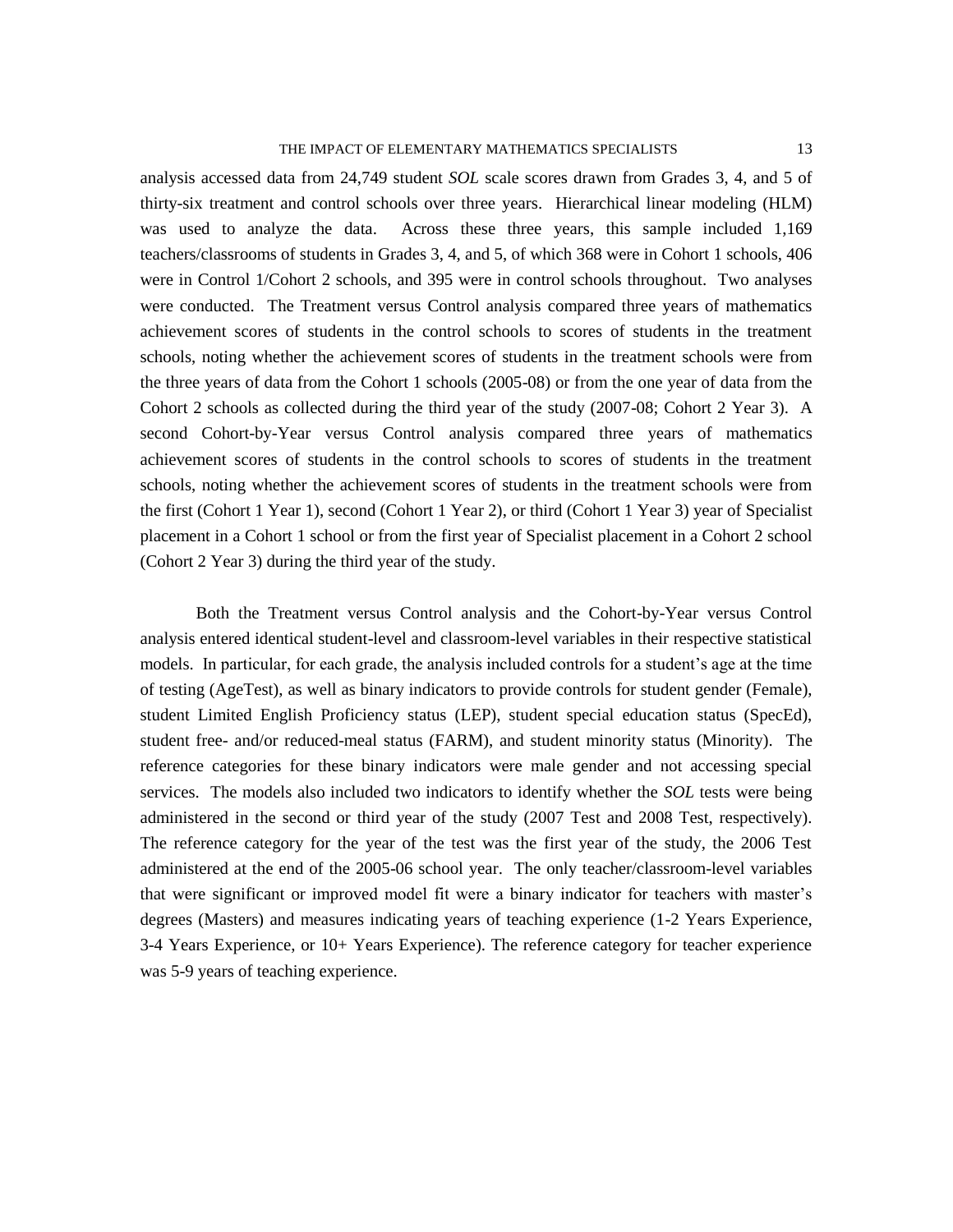Additional school-level variables provided controls for schoolwide Title I services (Title I) and a standardized school size measure (School Size). An additional variable is the academic tradition of the school (Low Academic Tradition and High Academic Tradition).

Findings from the Treatment versus Control analysis are presented in Table 5, with the statistics for differing independent variables presented in each row and the grouped columns specifying the grade. In all three grades, the Cohort 1 coefficients were positive and significant indicating the positive impact of elementary Mathematics Specialists on student achievement. In Grade 3, students in Cohort 1 schools averaged 10.7 points, or 14% of the Grade 3 pooled standard deviation (SD) higher than the mean on the *SOL* Mathematics scaled score ( $p = 0.040$ ). In Grades 4 and 5, students in Cohort 1 schools scored 13.7 ( $p = 0.0095$ ) and 15.3 ( $p = 0.004$ ) points above the mean, respectively, which corresponds to 18% SD on the Grade 4 tests and 19% SD on the Grade 5 tests. In contrast, the Cohort 2 Year 3 variable, representing the placement of a first-year coach during the third year of the study, was not significant in any of the gradespecific analyses.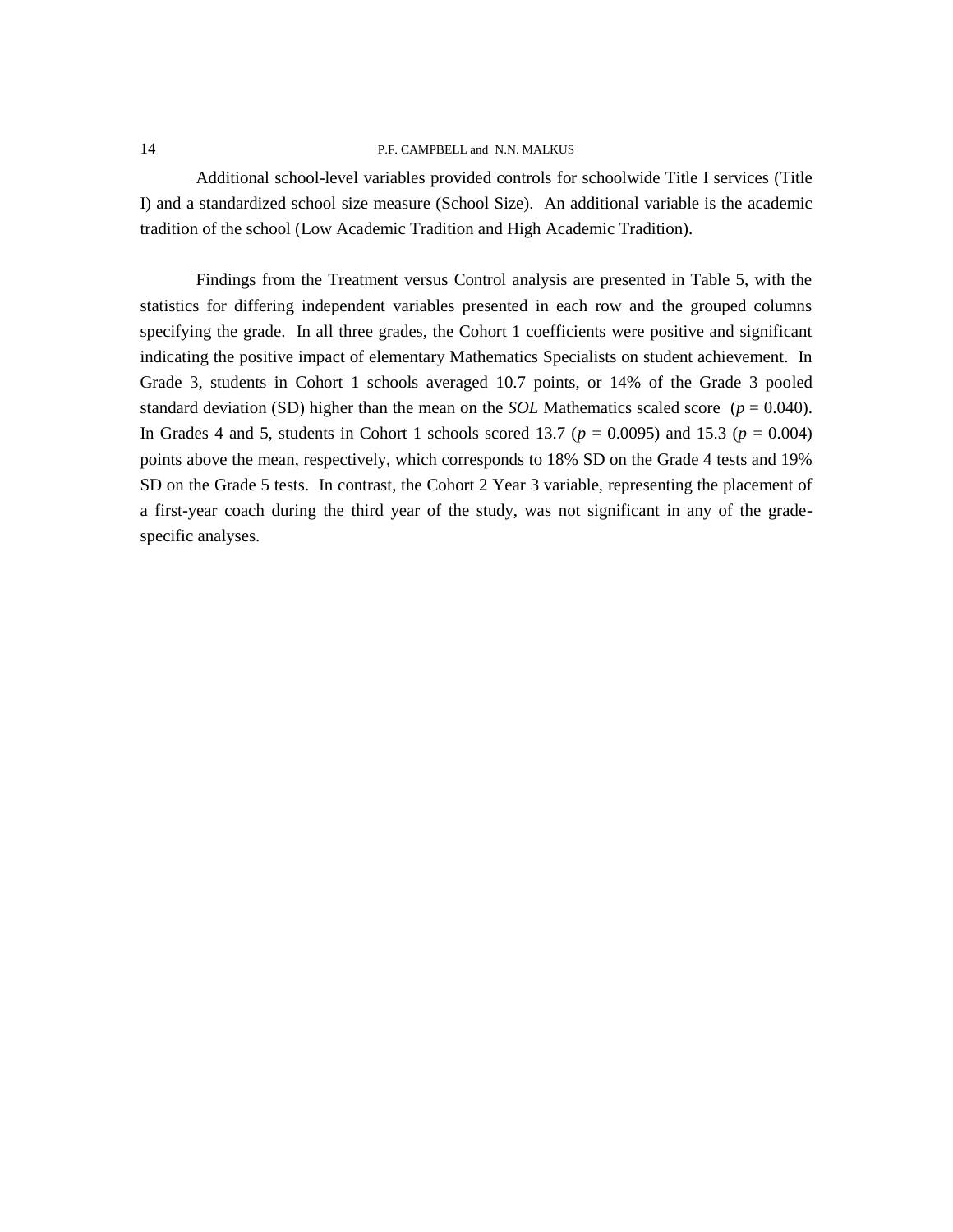|                           |                  | Grade 3 |           |             | Grade 4 |              | Grade 5     |           |           |
|---------------------------|------------------|---------|-----------|-------------|---------|--------------|-------------|-----------|-----------|
| <b>Scale Score</b>        | Coefficient      |         | <b>SE</b> | Coefficient |         | <b>SE</b>    | Coefficient |           | <b>SE</b> |
| Intercept                 | 493.95           | ***     | 2.34      | 470.63      | ***     | 2.45         | 496.95      | ***       | 2.46      |
| <b>Student Variables</b>  |                  |         |           |             |         |              |             |           |           |
| Age at Test               | $-8.49$          | ***     | 1.61      | $-14.37$    | ***     | 1.43         | $-13.29$    | ***       | 1.56      |
| Female                    | $-1.86$          |         | 1.26      | $-7.72$     | ***     | 1.55         | $-0.69$     |           | 1.64      |
| <b>LEP</b>                | $-8.02$          |         | 7.25      | $-18.71$    | $***$   | 6.33         | $-21.89$    | $**$      | 6.74      |
| <b>Special Education</b>  | $-41.84$         | *****   | 3.45      | $-40.17$    | *****   | 3.30         | $-51.53$    | $***$ + + | 4.36      |
| Free or Reduced           |                  |         |           |             |         |              |             |           |           |
| Meal                      | $-17.10$         | ***     | 2.20      | $-17.80$    | ***+    | 2.41         | $-18.24$    | ***+      | 2.78      |
| Minority                  | $-35.76$         | ***     | 2.16      | $-33.74$    | ***     | 2.21         | $-27.68$    | ***       | 2.08      |
| 2007 Test                 | 3.71             |         | 5.26      | 18.52       | **      | 5.20         | 20.32       | ***       | 5.37      |
| 2008 Test                 | 7.32             |         | 5.96      | 12.12       |         | 7.31         | 11.30       |           | 6.09      |
| <b>Teacher Variables</b>  |                  |         |           |             |         |              |             |           |           |
| Master's Degree           | 2.12             |         | 2.42      | 0.21        |         | 2.94         | $-5.14$     |           | 3.39      |
| 1-2 years Experience      | $-7.87$          |         | 5.15      | $-4.96$     |         | 5.24         | $-13.67$    | ∗         | 5.98      |
| 3-4 Years Experienc       | $-6.54$          |         | 4.27      | $-7.39$     |         | 5.02         | $-6.01$     |           | 5.38      |
| 10+ Years Experiend       | 0.76             |         | 2.95      | 10.45       | ∗       | 4.11         | 10.60       | **        | 3.75      |
| <b>School Variables</b>   |                  |         |           |             |         |              |             |           |           |
| Title I School            | 7.04             |         | 5.57      | 4.70        |         | 5.67         | 12.99       | $\ast$    | 5.34      |
| High Academic             |                  |         |           |             |         |              |             |           |           |
| Tradition                 | 35.53            | ***     | 8.97      | 39.51       | ***     | 9.71         | 51.45       | ***       | 6.47      |
| Low Academic              |                  |         |           |             | ∗       |              |             |           |           |
| Tradition                 | $-13.26$         |         | 7.65      | $-17.06$    | $**$    | 7.88         | $-2.08$     | $**$      | 9.65      |
| <b>School Size</b>        | $-2.78$<br>10.71 | $\ast$  | 2.48      | $-8.43$     | $**$    | 2.69<br>5.17 | $-7.98$     | $***$     | 2.44      |
| Cohort 1                  |                  |         | 5.05      | 13.68       |         |              | 15.25       |           | 5.08      |
| Cohort 2 Year 3           | $-3.89$          |         | 7.43      | 9.08        |         | 8.31         | $-3.16$     |           | 8.74      |
| Variance Estimates        | Variance         |         | $\chi^2$  | Variance    |         | $\chi^2$     | Variance    |           | $\chi^2$  |
| Student-level             | 3927.03          |         | .         | 3776.08     |         | $\cdots$     | 4319.54     |           | .         |
| variance $(\sigma_2)$     |                  |         |           |             |         |              |             |           |           |
| Class-level               | 382.88           | ***     | 676.93    | 523.16      | ***     | 518.86       | 554.62      | ***       | 569.58    |
| variance $(\tau_{00\pi})$ |                  |         |           |             |         |              |             |           |           |
| School-level              | 307.98           | ***     | 288.3     | 277.73      | ***     | 238.65       | 289.61      | ***       | 207.43    |
| variance $(\tau_{00B})$   |                  |         |           |             |         |              |             |           |           |

**Table 5 Parameter Estimates and Standard Errors for Specialist Effects on Student SOL Mathematics Overall Scale Score by Grade**

\**p* < .05 *\*\*p <*.01 *\*\*\**p *<* .001 † Un-modeled level 2 random effect ‡ Un-modeled level 3 random effect

At the classroom level, students whose teachers had a master's degree did not have significantly different *SOL* scores than students taught by teachers without a graduate degree. The effects of teacher experience were not consistently significant across the grade-level analyses, but were in the expected direction with students with early-career teachers having somewhat lower *SOL* scores than did students of teachers with 5-9 years of teaching experience. The magnitude and significance of student achievement differences associated with teacher experience generally increased by grade.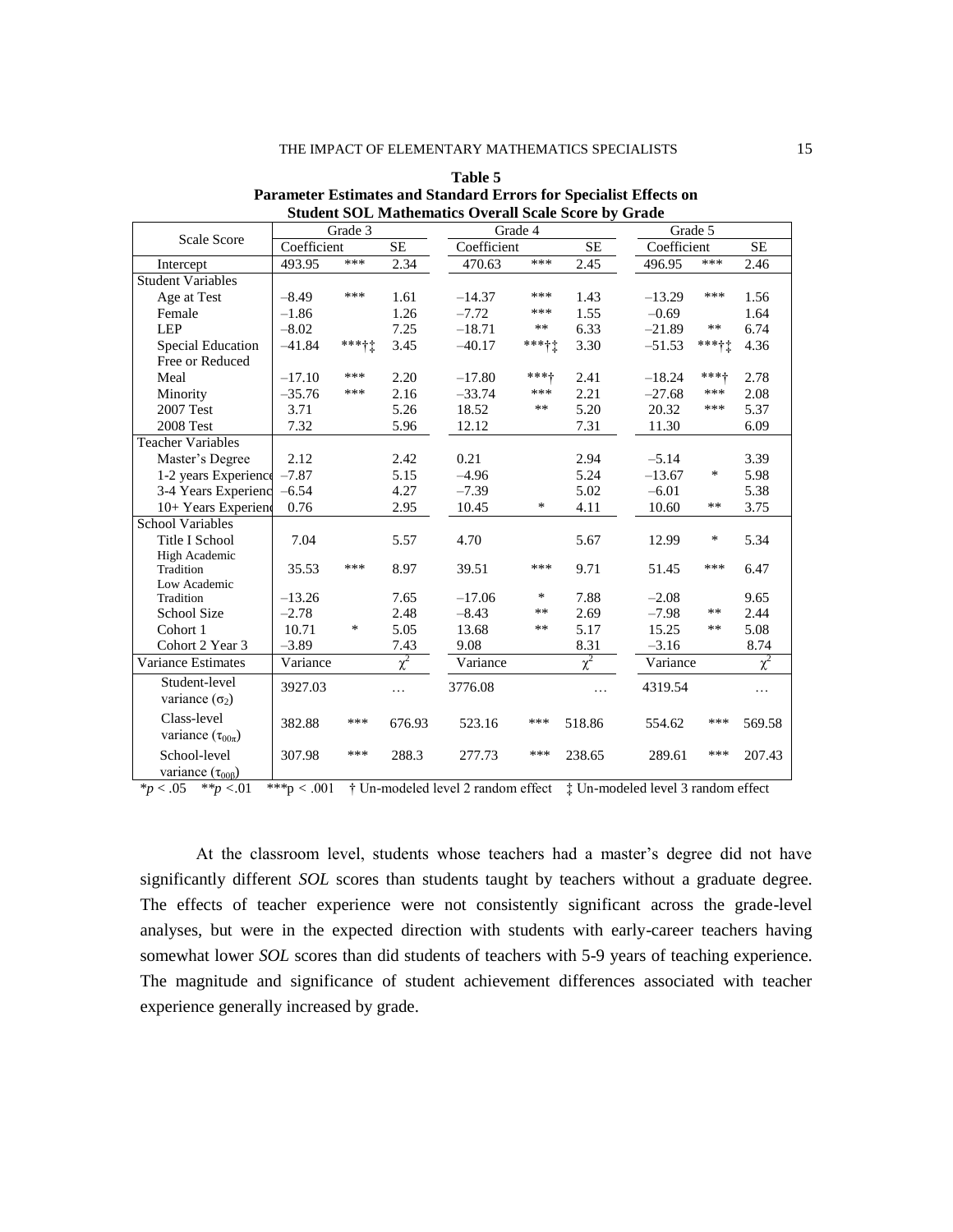Across all three grades, the individual effects of age, poverty, race/ethnicity, and special education status had consistently significant negative effects on total *SOL* mathematics scores (*p* < 0.001). The effects of gender and LEP status were negative, but not consistently significant. In 2007, the average *SOL* Mathematics scale score was significantly higher for Grades 4 and 5 (25% SD,  $p < 0.01$ ). In 2008, the year-of-test effects were not significant; however, the magnitude of the coefficients underscores the importance of including these controls in the model.

The Treatment versus Control analysis did not identify a significant effect in the Cohort 2 Year 3 variable, while there was a significant positive effect associated with the Cohort 1 Specialists over the three years. The Cohort-by-Year versus Control analysis permitted an examination of whether this difference in findings reflected the differing amounts of time the elementary Mathematics Specialists in the two cohorts had to work with teachers and the school mathematics program or whether this difference reflected a cohort effect. Grade-specific findings from these analyses are reported in Table 6.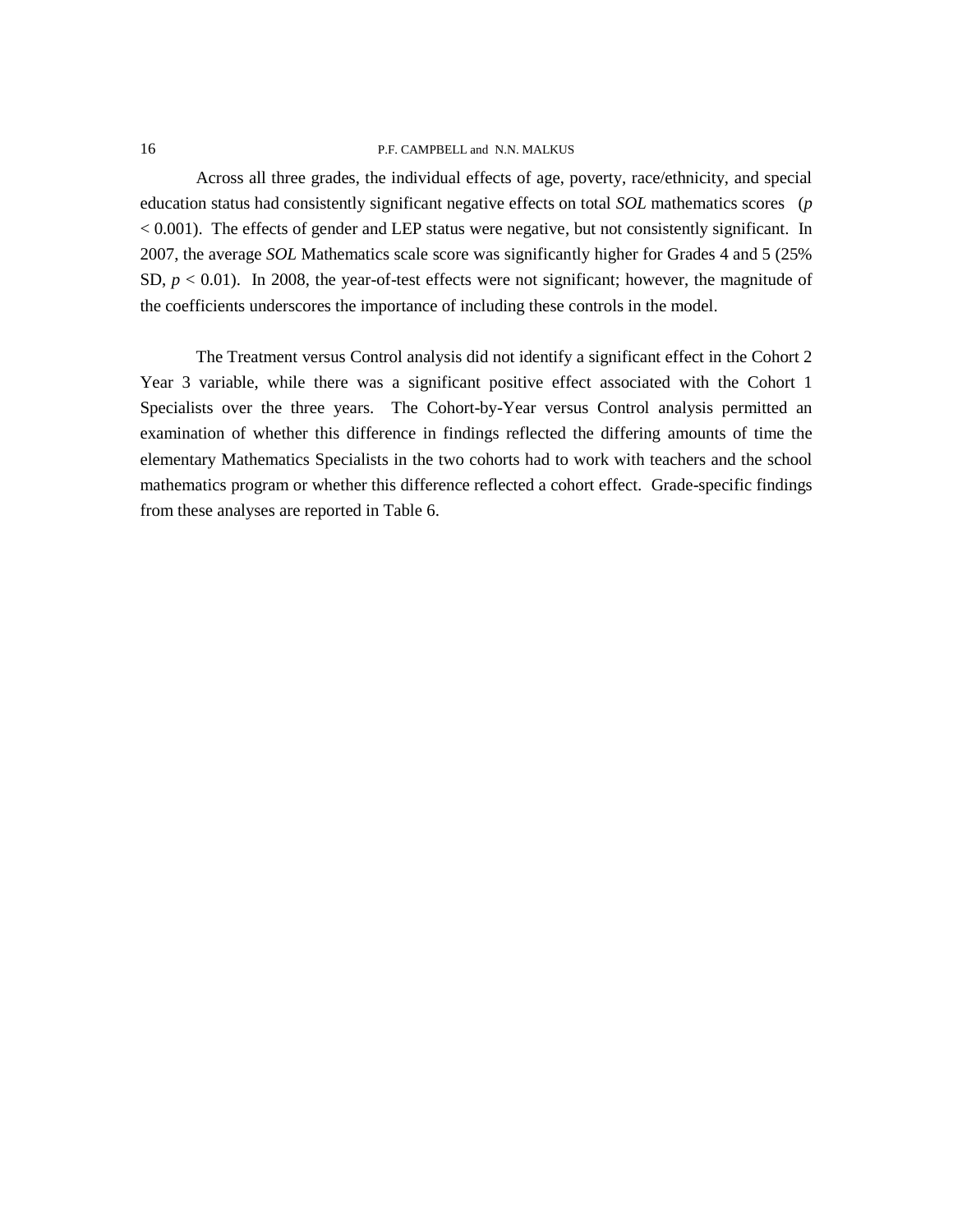| Scale Score                 |             | Grade 3 |           |             | Grade 4   |           |             | Grade 5 |                     |
|-----------------------------|-------------|---------|-----------|-------------|-----------|-----------|-------------|---------|---------------------|
|                             | Coefficient |         | <b>SE</b> | Coefficient |           | <b>SE</b> | Coefficient |         | <b>SE</b>           |
| Intercept                   | 493.91      | ***     | 2.31      | 470.66      | ***       | 2.50      | 497.05      | ***     | 2.44                |
| <b>Student Variables</b>    |             |         |           |             |           |           |             |         |                     |
| Age at Test                 | $-8.50$     | ***     | 1.61      | $-14.37$    | ***       | 1.43      | $-13.28$    | ***     | 1.56                |
| Female                      | $-1.86$     |         | 1.26      | $-7.72$     | ***       | 1.55      | $-0.71$     |         | 1.64                |
| <b>LEP</b>                  | $-8.00$     |         | 7.25      | $-18.72$    | $***$     | 6.33      | $-21.85$    | $**$    | 6.71                |
| <b>Special Education</b>    | $-41.82$    | ***††   | 3.45      | $-40.17$    | ***††     | 3.30      | $-51.62$    | *****   | 4.36                |
| Free or Reduced             |             |         |           |             |           |           |             |         |                     |
| Meal                        | $-17.11$    | ***     | 2.19      | $-17.79$    | $***$ $+$ | 2.41      | $-18.25$    | $*** +$ | 2.78                |
| Minority                    | $-35.76$    | ***     | 2.16      | $-33.73$    | ***       | 2.21      | $-27.64$    | ***     | 2.09                |
| 2007 Test                   | 2.69        |         | 6.91      | 17.48       | $***$     | 6.56      | 16.21       | $\ast$  | 7.13                |
| <b>2008 Test</b>            | 3.41        |         | 7.45      | 11.87       |           | 11.22     | 6.17        |         | 8.13                |
| <b>Teacher Variables</b>    |             |         |           |             |           |           |             |         |                     |
| Master's Degree             | 2.15        |         | 2.43      | 0.21        |           | 2.94      | $-5.03$     |         | 3.37                |
| 1-2 Years Experience        | $-7.67$     |         | 5.09      | $-5.00$     |           | 5.27      | $-13.15$    | *       | 6.02                |
| 3-4 Years Experience        | $-6.56$     |         | 4.27      | $-7.41$     |           | 5.01      | $-5.98$     |         | 5.31                |
| 10+ Years Experience        | 0.82        |         | 2.95      | 10.45       | ∗         | 4.10      | 10.66       | **      | 3.73                |
| <b>School Variables</b>     |             |         |           |             |           |           |             |         |                     |
| Title I School              | 7.23        |         | 5.71      | 4.57        |           | 5.66      | 13.49       | *       | 5.42                |
| <b>High Academic</b>        |             |         |           |             |           |           |             |         |                     |
| Tradition                   | 35.44       | ***     | 8.82      | 39.46       | ***       | 9.65      | 51.80       | ***     | 6.10                |
| Low Academic                |             |         |           |             |           |           |             |         |                     |
| Tradition                   | $-13.88$    |         | 7.89      | $-17.03$    | ∗         | 7.88      | $-2.77$     |         | 9.53                |
| <b>School Size</b>          | $-2.81$     |         | 2.49      | $-8.45$     | **        | 2.70      | $-8.09$     | $***$   | 2.36                |
| Cohort 1 Year 1             | 6.81        |         | 5.83      | 12.27       |           | 7.26      | 6.34        |         | 7.67                |
| Cohort 1 Year 2             | 10.38       |         | 8.83      | 15.35       | *         | 7.62      | 19.61       | ∗       | 7.82                |
| Cohort 1 Year 3             | 16.48       |         | 11.03     | 13.25       |           | 11.98     | 20.31       | *       | 9.24                |
| Cohort 2 Year 3             | $-1.11$     |         | 8.32      | 8.86        |           | 10.90     | $-0.63$     |         | 9.44                |
| Variance Estimates          | Variance    |         | $\chi$ 2  | Variance    |           | $\chi$ 2  | Variance    |         | $\chi$ <sup>2</sup> |
| Student-level               |             |         |           |             |           |           |             |         |                     |
| variance $(\sigma_2)$       | 3926.95     |         | .         | 3776.06     |           | .         | 4319.37     |         | .                   |
| Class-level                 |             |         |           |             |           |           |             |         |                     |
| variance $(\tau_{00\pi})$   | 382.60      | ***     | 677.02    | 523.33      | ***       | 518.83    | 554.37      | ***     | 569.50              |
| School-level                |             |         |           |             |           |           |             |         |                     |
| variance $(\tau_{00\beta})$ | 305.20      | ***     | 287.61    | 276.90      | ***       | 238.26    | 276.01      | ***     | 203.25              |

**Table 6 Parameter Estimates and Standard Errors for Specialist by Year Effects on Student SOL Mathematics Overall Scale Score by Grade**

\**p* < .05 *\*\*p <*.01 *\*\*\**p *<* .001 †Un-modeled level 2 random effect ‡Un-modeled level 3 random effect

A comparison of Tables 5 and 6 reveals no substantive changes in any student and classroom coefficients, except for the year-of-test control variables (2007 Test; 2008 Test). With Cohort 1-by-Year in the model, the differences between Cohort 1 and Control students' mean scale scores each year is removed from the 2007 Test and 2008 Test estimates and attributed to the year-specific Cohort 1 estimate. Thus, the 2007 Test and 2008 Test coefficients are reduced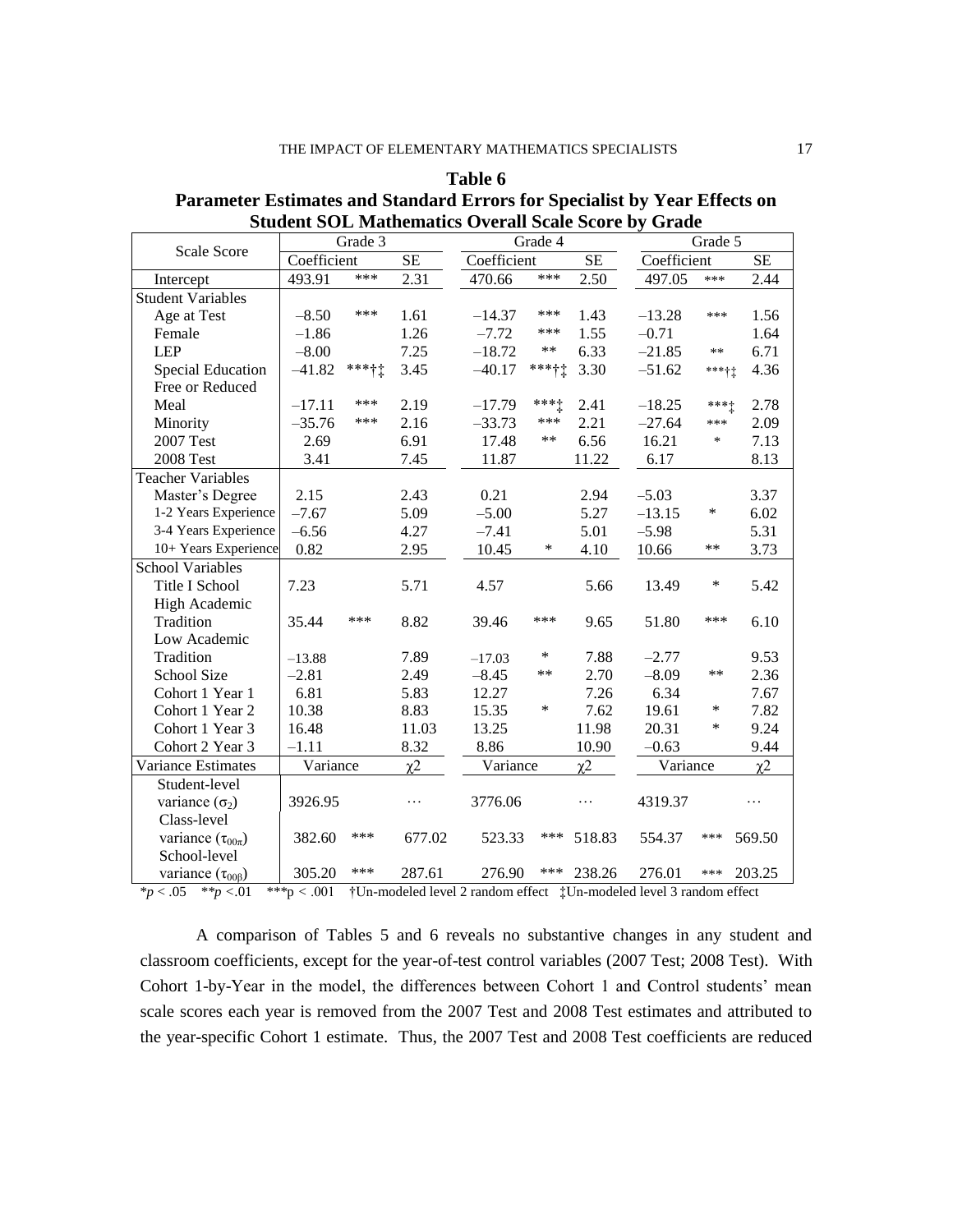as the Cohort 1 coefficients in those years increase. This pattern is particularly evident in the Grade 4 analysis.

The Cohort 1-by-Year variables reported in Table 6 reveal a consistent pattern of results over time although, as expected, the increased variance of the estimates reduced the number of significant coefficients. In Grade 3, none of the Cohort 1-by-Year variables were significant. In the first year of the study, the *SOL* mathematics scores of the Cohort 1 students were, on average, 6.8 points (9% SD,  $p = 0.25$ ) higher than those of the students in the control schools. In Year 2, the coefficient increases to 10.4 points (14% SD,  $p = 0.24$ ), and in Year 3 it increases to 16.5 points (22% SD,  $p = 0.14$ ). While increasing coefficients are apparent in the second and third years of placement of an elementary mathematics coach, the increasing Cohort 1-by-Year coefficients in this analysis are not significant, due in large part to the increased standard errors associated with this more conservative analysis.

In Grade 4, there is a similar pattern. In the first year on average, the Cohort 1 students scored 12.3 points higher (17% SD,  $p = 0.09$ ) than the control students on the *SOL* Mathematics assessment, though this coefficient is not significant. In the second year, the coefficient was significant as, on average, Cohort 1 students scored 15.4 points higher  $(21\% S D, p = 0.046)$  than Grade 4 students in the control schools. In the third year of the study, the coefficient for Cohort 1 students fell somewhat to 13.3 points (18% SD,  $p = 0.27$ ), with a substantially larger standard error.

In the Grade 5 analysis, the pattern of growth is more compelling with larger and significant differences in both the 2007 and 2008 testing years. The Cohort 1 Year 1 coefficient for Grade 5 was small and non-significant at 6.3 points (8% SD,  $p = 0.41$ ). However, during the second and third year of the placement of a coach, on average the Cohort 1 students scored 19.6 (25% SD,  $p = 0.01$ ) and 20.3 (25% SD,  $p = 0.03$ ) points higher respectively, than the students in the control group. Both of these estimates are statistically significant.

Across all three grades, the Cohort 2 Year 3 variable had smaller coefficients in the Cohort-by-Year versus Control analysis as compared to the coefficients in the Treatment versus Control analysis over three years. The reductions in these coefficients were due to the entry of the Cohort 1-by-Year variables. These more accurate Cohort 2 Year 3 estimates are consistent with the pattern of Cohort 1 coefficients, with no statistically significant improvements in student scores in the first year of coaching, with larger increases evident in following years.

Teacher Beliefs—In order to determine whether elementary Mathematics Specialists impacted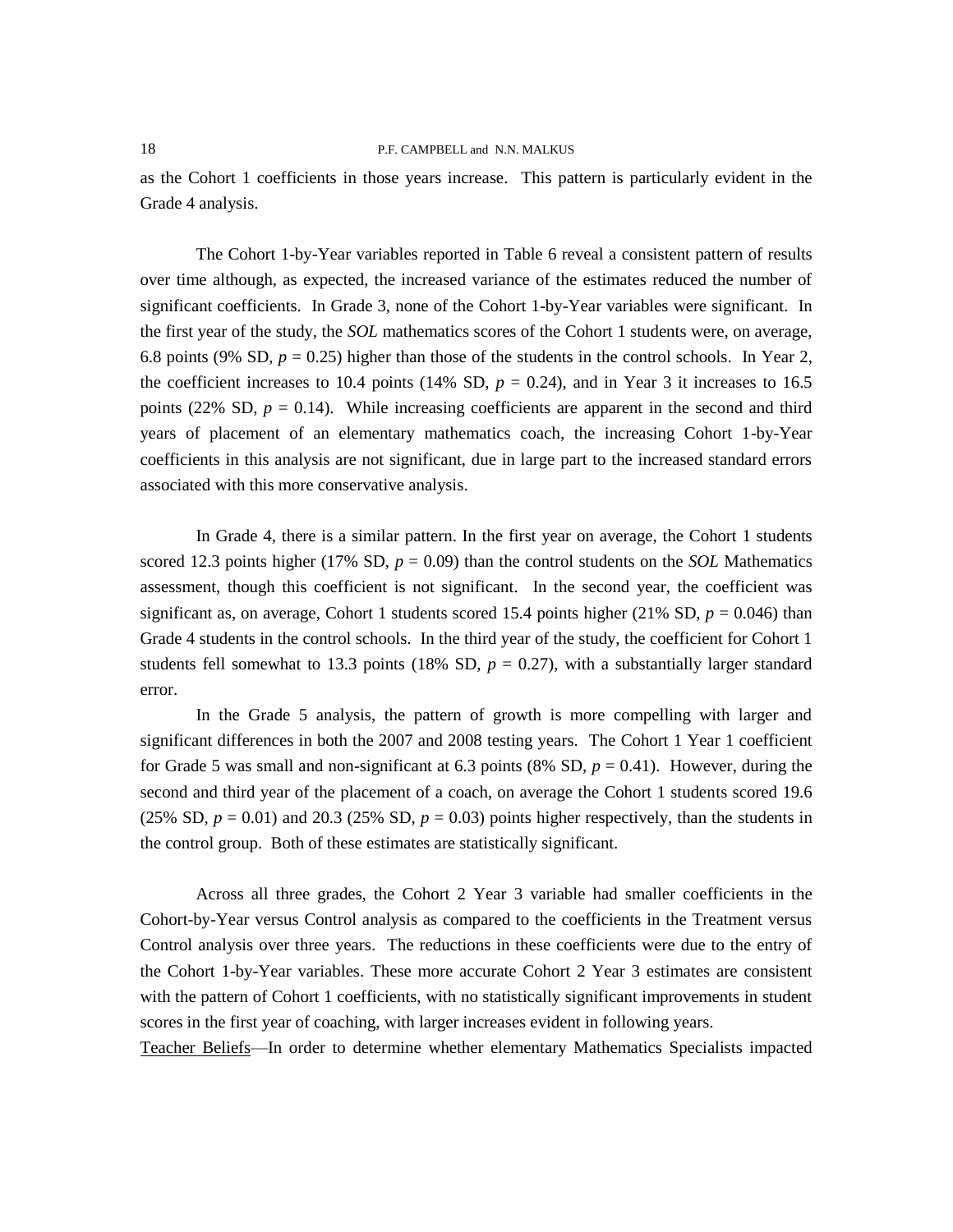teachers' beliefs about mathematics teaching and learning, HLM analyses examined data from teacher beliefs surveys as collected from K-5 teachers in thirty-six treatment and control schools over four years. Across these years, this included 906 surveys from teachers in Cohort 1 schools (2005-08), 1,264 surveys from teachers in Cohort 2 schools (Control status during 2005-07; Specialist present during 2007-09), and 1,198 surveys from teachers in Control schools throughout 2005-09. Analyses were conducted on data drawn from items associated with the Traditional factor and on data drawn from items associated with the Making Sense factor.

Parallel HLM school-level and classroom-level models were applied in each analysis of beliefs data. Two school-level variables identified whether the school had an elementary Mathematics Specialist (Treatment School), as well as whether the school was a Title I school (40% or more of the enrolled students eligible for Title I services). There were five teacher-level variables: namely, a grand-mean-centered continuous variable noting years of teaching experience (Teacher Experience); gender (Female); a baseline measure of teacher beliefs on each factor as collected when a teacher entered the study (Prior Making Sense Beliefs and Prior Traditional Beliefs); and, whether a teacher was highly engaged with an elementary Mathematics Specialist (Highly Engaged Teacher). The inclusion of the variable measuring baseline teacher beliefs ensured that differences in teacher beliefs reflected changes during the time under study, rather than absolute differences in teacher beliefs that were present prior to the study and remained throughout.

While the elementary Mathematics Specialists were responsible for working with an entire school, in practice their level of engagement with teachers varied. The Weekly Reflection Logs on the PDA's provided a categorical estimation of the quantity of both individual and group-level interaction between teachers and Specialists. These reflections were entered approximately six times per year. In order to yield an annual measure of high engagement between a Specialist and a teacher, these entries were coded according to a 0/1 score (see Table 7) and summed. The proportion of these summed values to possible points (1 point per entry) yielded an Engagement rating. This proportion was then translated to a 0/1 binary measure (High Engagement) to indicate if there was or was not a high level of engagement between a teacher and a Specialist. Teachers who had an Engagement rating of 0.75 or higher were coded as 1 on the binary indicator of Highly Engaged Teacher.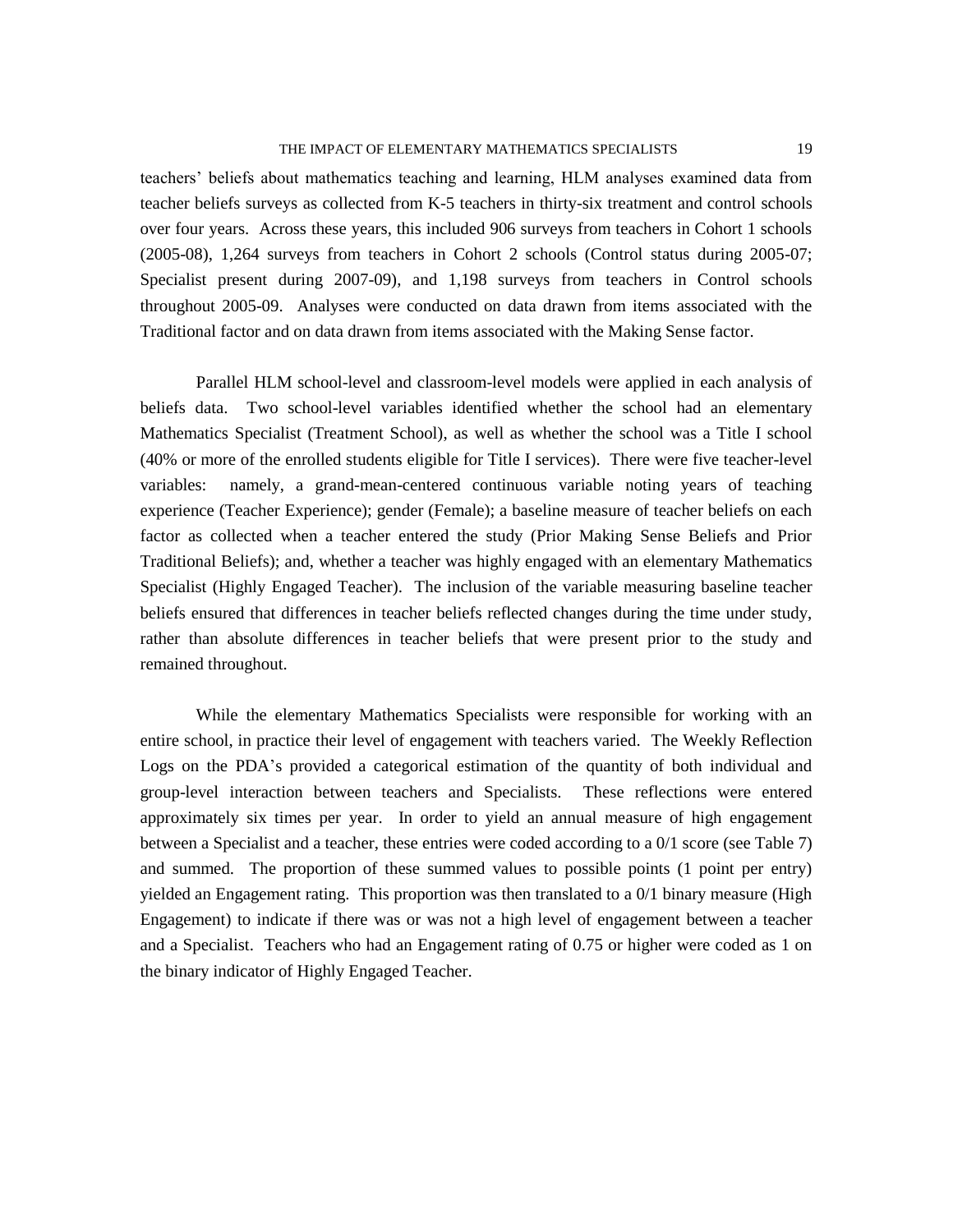|                                                          | <b>Engagement Value</b> |
|----------------------------------------------------------|-------------------------|
| <b>Individual Engagement</b>                             |                         |
| Teacher seeks the Specialist                             | 1                       |
| Teacher is a professional colleague to the Specialist    |                         |
| Teacher supports other teachers                          |                         |
| Teacher accepts the Specialist                           | 0                       |
| Teacher avoids the Specialist                            | $\Omega$                |
| Teacher absent from school over past 10 days             | $\theta$                |
| <b>Engagement During Group Planning/Team Meetings</b>    |                         |
| Teacher fully participates                               |                         |
| Teacher organizes colleagues                             |                         |
| Teacher contributes only when asked                      | 0                       |
| Teacher decided not to attend a meeting                  | $\Omega$                |
| Teacher passively attends a meeting                      |                         |
| No planning or group meeting scheduled over past 10 days | $\Omega$                |
| Teacher was not available to attend a meeting            |                         |

| Table 7                                               |  |  |
|-------------------------------------------------------|--|--|
| 0/1 Engagement Values for ISAM Weekly Reflection Logs |  |  |

These models explained all of the between-school variation and 41% of the individual variation on the Traditional beliefs factor and 37% of the variation between individuals on the Making Sense factor.

As reported in Table 8, the most powerful teacher-level predictor of teacher perspectives on the Making Sense factor was a teacher's baseline Making Sense factor score. Teachers whose baseline Making Sense scores were 1 SD higher than the mean at the initiation of the study had, on average, 59.3% higher scores on the final Making Sense measure. The indicator for Title I was significant and negative, indicating teachers in Title I schools actually had a moderately lower Making Sense factor score by about 15% SD (-21.2% + 6.2%). While, on average, teaching experience did not significantly impact Making Sense factor scores (an increase of 0.2% per year of teaching experience), each year of teaching experience in Title I schools was associated with an additional 0.6% SD decrease in the Making Sense factor score per year of experience. Beliefs of teachers in schools with an elementary school Mathematics Specialist did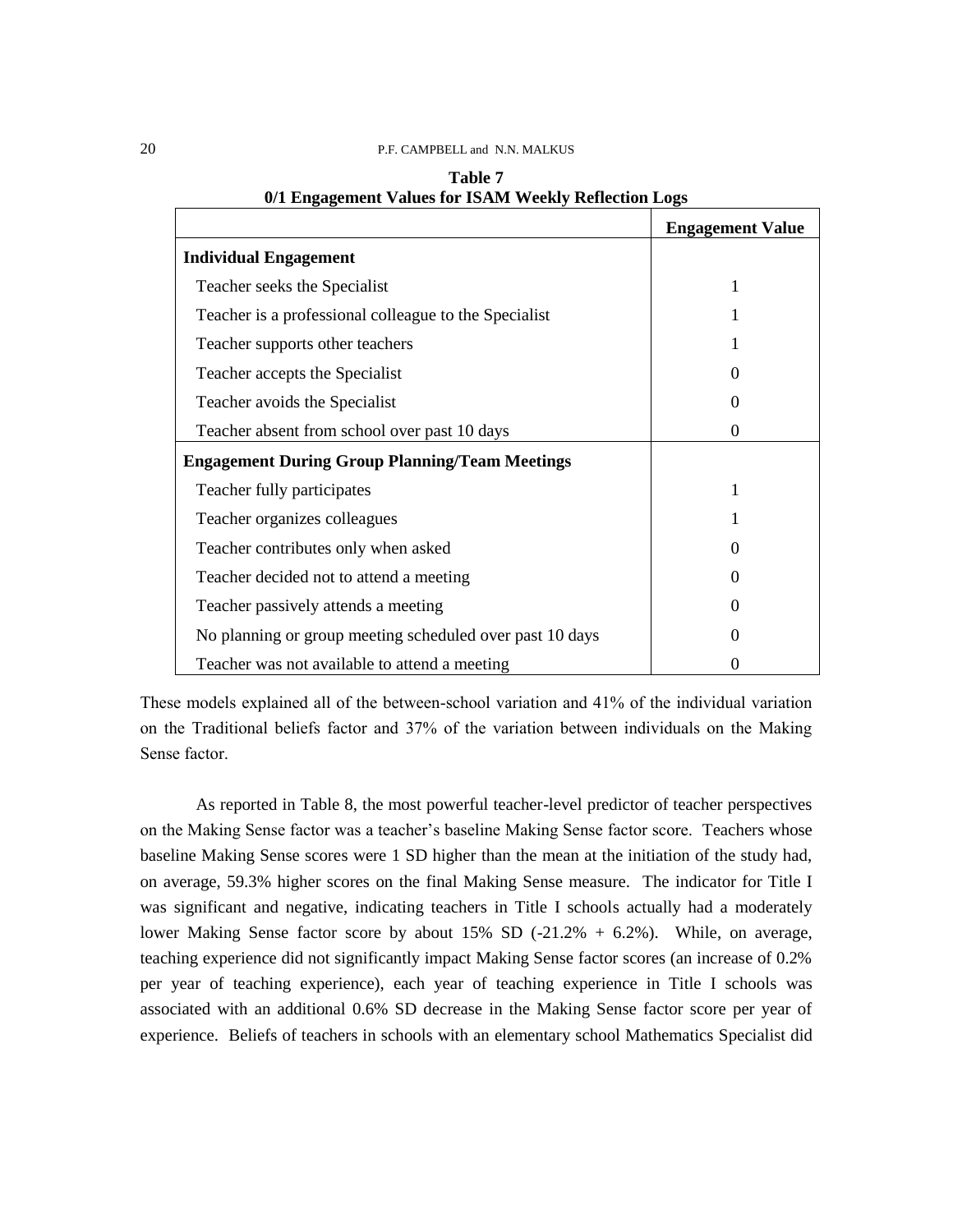not differ significantly in terms of the Making Sense perspective from those teachers in the Control schools, unless the teacher was highly engaged with the Mathematics Specialist. Teachers who were highly engaged with their Mathematics Specialist had, on average, a statistically significant 12.5% SD higher measure on the Making Sense beliefs scale.

|                                                                            | Coefficient | Standard<br>Error |        |
|----------------------------------------------------------------------------|-------------|-------------------|--------|
| Intercept                                                                  | .062        | .014              | ***    |
| <b>Treatment School</b>                                                    | .009        | .031              |        |
| Title I School                                                             | $-.212$     | .028              | ***    |
| <b>Teaching Experience</b>                                                 | .002        | .001              |        |
| Title I School                                                             | $-.006$     | .003              | $\ast$ |
| Female                                                                     | .015        | .004              | ***    |
| Prior Making Sense (Baseline)                                              | .593        | .014              | ***    |
| Teacher Highly Engaged with an<br><b>Elementary Mathematics Specialist</b> | .125        | .037              | ***    |
| Variance Estimates                                                         | Variance    |                   | χ2     |
| Reliability $(\lambda)$                                                    | .883        |                   |        |
| Teacher Level Variance $(\sigma^2)$                                        | .914        |                   |        |
| School Level Variance $(\tau_{00})$                                        | .081        |                   | 95.61  |
| ICC(p)                                                                     | .081        |                   |        |
| Final Teacher Level Variance $(\sigma^2)$                                  | .575        |                   |        |
| Teacher Variance Explained                                                 | 37.1%       |                   |        |

**Table 8 Effects of Elementary Mathematics Specialists on Teacher Beliefs Reflecting a Making Sense Perspective**

 $* p < .05$   $* p < .01$   $* \cdot p < .001$ 

Note: Schools' Title I status explained enough of the differences between schools on the intercept that there were no longer significant differences between schools. Thus, this model has no random effects and coefficients are OLS estimates.

In the analysis of the Traditional beliefs data, the baseline measure of Traditional beliefs was the most powerful predictor in the model indicating that a standard deviation increase in the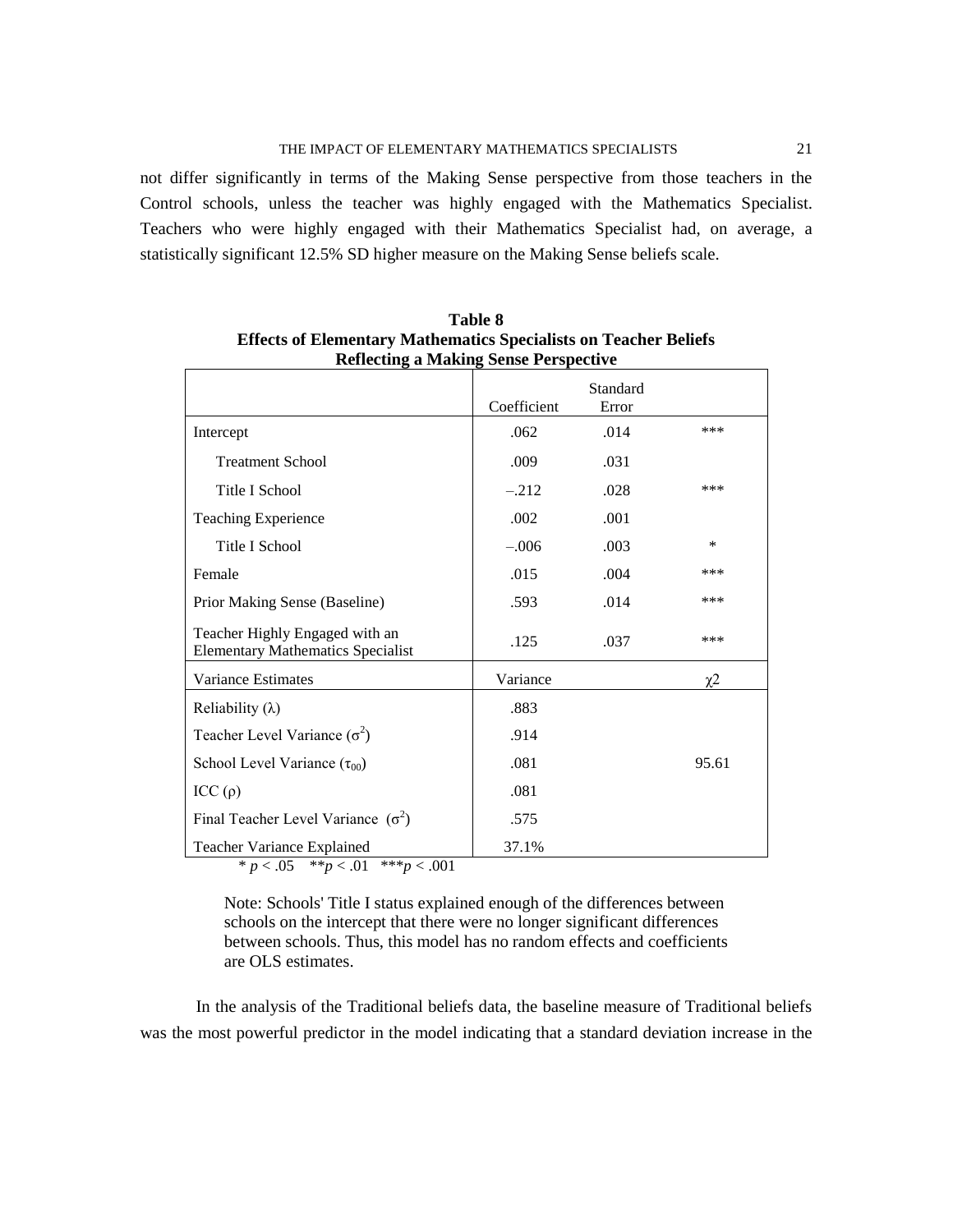initial measure of Traditional beliefs was associated with a 67.5% SD increase in the final measure (see Table 9). Teachers who taught in Title I schools were substantively more likely to have Traditional beliefs by 33.5% SD (-3.7% + 37.2%). While, on average, teaching experience did not significantly impact Traditional factor scores (a decrease of 0.2% per year of teaching experience), each year of teaching experience in Title I schools was associated with a significant additional 0.6% SD increase in the Traditional factor score per year of experience. These results indicate that teachers in Title I schools held much more traditional beliefs than their counterparts in non-Title I schools and these differences became more pronounced with increasing years of teaching experience.

|                                                                                                                                   | Coefficient | Standard      |          |
|-----------------------------------------------------------------------------------------------------------------------------------|-------------|---------------|----------|
|                                                                                                                                   | $-.037$     | Error<br>.012 | **       |
| Intercept                                                                                                                         |             |               |          |
| <b>Treatment School</b>                                                                                                           | $-.029$     | .027          |          |
| Title I School                                                                                                                    | .372        | .028          | ***      |
| <b>Teaching Experience</b>                                                                                                        | $-.002$     | .001          |          |
| Title I School                                                                                                                    | .006        | .002          | ∗        |
| Female                                                                                                                            | $-.011$     | .003          | $***$    |
| Prior Traditional (Baseline)                                                                                                      | .675        | .014          | ***      |
| Teacher Highly Engaged with an<br><b>Elementary Mathematics Specialist</b>                                                        | $-.091$     | .033          | $***$    |
| Variance Estimates                                                                                                                | Variance    |               | $\chi$ 2 |
| Reliability $(\lambda)$                                                                                                           | .971        |               |          |
| Teacher Level Variance $(\sigma^2)$                                                                                               | .762        |               |          |
| School Level Variance $(\tau_{00})$                                                                                               | .302        |               | 95.61    |
| ICC(p)                                                                                                                            | .284        |               |          |
| Final Teacher Level Variance $(\sigma^2)$                                                                                         | .448        |               |          |
| Teacher Variance Explained<br>$\bigcap_{i=1}^n A_i = \bigcup_{i=1}^n A_i$ and $\bigcap_{i=1}^n A_i = \bigcup_{i=1}^n A_i$<br>0.01 | 41.2%       |               |          |

| Table 9                                                                 |
|-------------------------------------------------------------------------|
| <b>Effects of Elementary Mathematics Specialists on Teacher Beliefs</b> |
| <b>Reflecting a Traditional Perspective</b>                             |

\*  $p < .05$  \*\* $p < .01$  \*\*\* $p < .001$ 

Beliefs of teachers in schools with an elementary school Mathematics Specialist did not differ significantly in terms of the Traditional perspective from those teachers in the control schools, unless the teacher was highly engaged with the Mathematics Specialist. Teachers who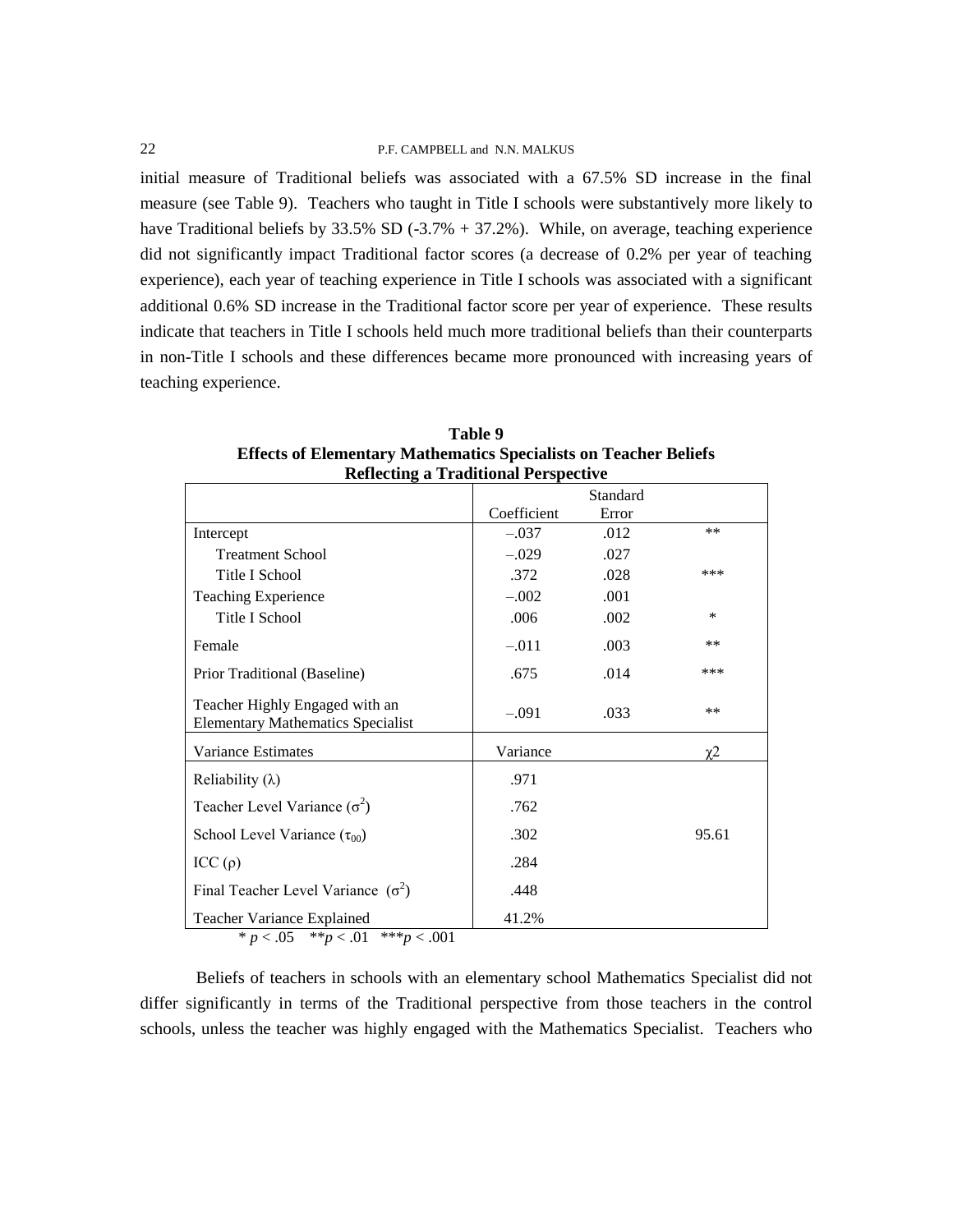were highly engaged with their Mathematics Specialist had, on average, a 9.1% SD lower measure on the Traditional beliefs scale, a statistically significant difference.

Teacher Engagement in Other Professional Development—To investigate the effects of elementary Mathematics Specialists on teachers' professional development, a parallel model was fit to three dependent variables indicating whether a teacher attended a mathematics-centered grade-level meeting, whether they observed a colleague teach a mathematics lesson, and whether they attended a schoolwide mathematics instruction workshop. Since these were binary outcomes, the analyses fit hierarchical linear models with a Bernoulli distribution and a logit link function. These models return logit coefficients which, unlike probabilities, are additive. These logit coefficients were converted into the probabilities that teachers would engage in different types of professional development based on a number of characteristics. These characteristics included four individual variables and three school-level variables. The four teacher-level measures were: the final Traditional and Making Sense beliefs scales, a binary indicator for novice teachers (1-2 years of experience), and a binary indicator for African-American teachers. Originally, all races were included in the model, but only African-American teachers showed differences, and the proportion of teachers whose race/ethnicity was neither White nor African-American was very small. The models also included three school-level binary variables (Treatment schools, Title I schools, and Title I Treatment schools).

Table 10 presents results of these analyses for three dependent variables (Attending mathematics-centered grade-level meetings; Observing a colleague teach mathematics; Attending a school-based mathematics workshop) with three sets of columns. The first and second columns of statistics in each set present the logit coefficients and the standard errors associated with each variable; significant coefficients are marked in the table with asterisks. The third column in each set presents the probabilities for each variable, calculated by summing the logit coefficients that apply for each significant coefficient. For example, in the middle set of statistics, the probability of observing a colleague for a teacher in a treatment school is calculated by summing the logit coefficients for the intercept and the Treatment variable, and converting that sum to a probability. Likewise for teachers in a Title I Treatment school, which is an interaction term, the coefficients for all the constituent variables—Treatment, Title I school, and Title I Treatment school—are added to the intercept and then converted into a probability. Thus, while positive logit coefficients indicate increased probabilities and negative logit indicated decreased probabilities, only summed probabilities can be compared directly to the intercept. These probabilities indicate the relative power of each significant variable, and are not recorded for non-significant variables.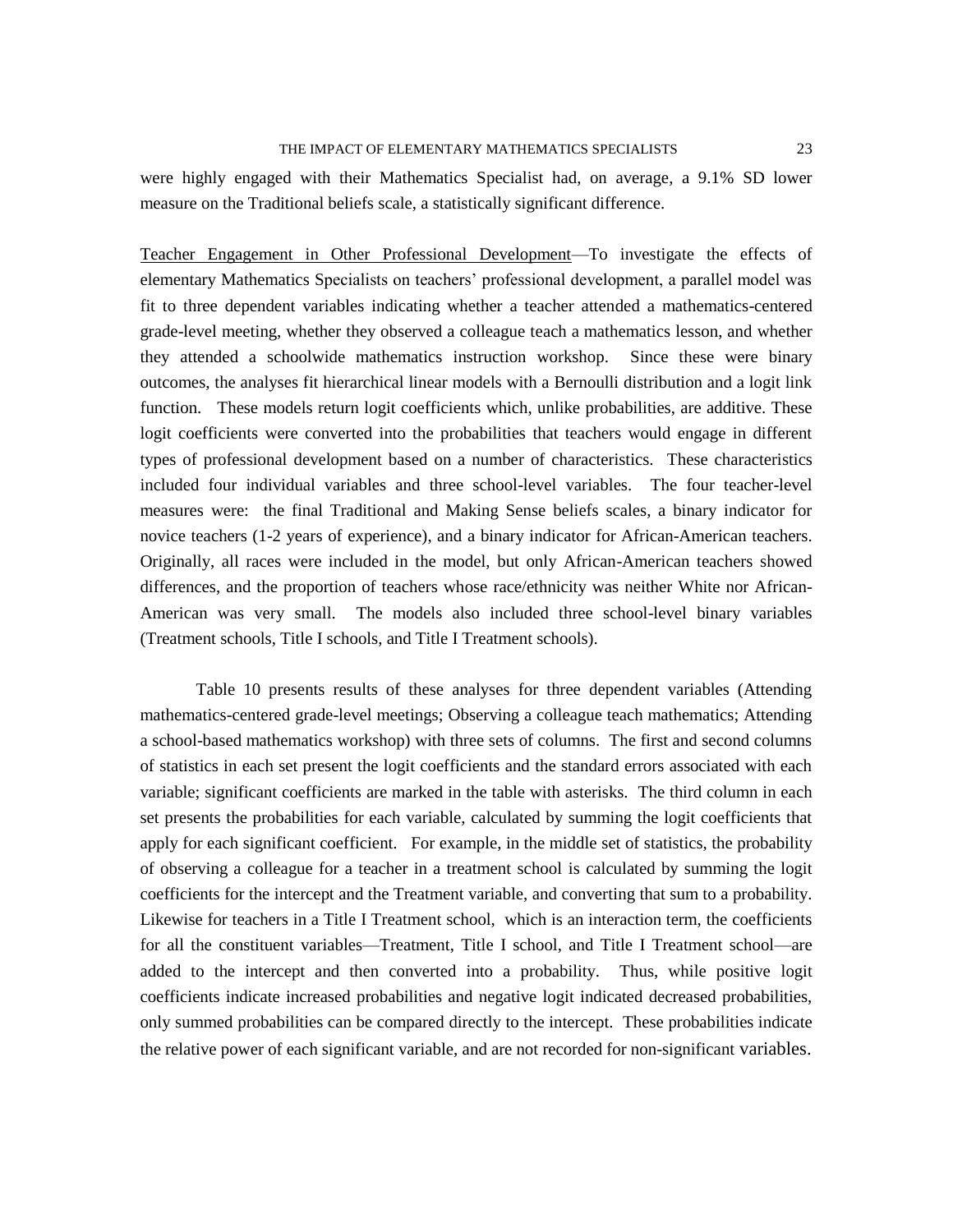|                                                 |                                                          |     |                                                      | Probability of Teachers Engaging in Professional Development |             |     |                             |                       |             |          |                                      |                       |
|-------------------------------------------------|----------------------------------------------------------|-----|------------------------------------------------------|--------------------------------------------------------------|-------------|-----|-----------------------------|-----------------------|-------------|----------|--------------------------------------|-----------------------|
|                                                 |                                                          |     | Centered Grade-Level Meetings<br>Attend Mathematics. |                                                              |             |     | Observing a Colleague Teach |                       |             | Attend a | Mathematics Workshop<br>School-Based |                       |
|                                                 | Coefficient                                              |     | Standard<br>Error                                    | Probability<br>Summed                                        | Coefficient |     | Standard<br>Error           | Probability<br>Summed | Coefficient |          | Standard<br>Error                    | Probability<br>Summed |
| Intercept                                       | 1.504                                                    | *** | .116                                                 | 818                                                          | $-107$      |     | 640                         | 513                   | 396         | ***      | .078                                 | <b>S6S</b>            |
| School<br>Treatment                             | 1.090                                                    | 米米  | .384                                                 | 93                                                           | .758        | 法法法 | 270                         | LS9                   | .747        | 米米       | 262                                  | .758                  |
| School<br><b>Title I</b>                        | .320                                                     |     | .388                                                 |                                                              | .843        | 米米  | 279                         | 919                   | 968         | 米米       | 273                                  | .785                  |
| School<br>Treatment<br><b>Title I</b>           | $-1.028$                                                 |     | .544                                                 |                                                              | $-761$      |     | .383                        |                       | $-1.100$    | ∗*       | 376                                  | 61L                   |
| <b>Beliefs</b><br>Making Sense                  | .326                                                     | 米米米 | .049                                                 | .860                                                         | 270         | 法法法 | .041                        | .541                  | .256        | 法法法      | .041                                 | .657                  |
| <b>Beliefs</b><br>Traditional                   | .021                                                     |     | .057                                                 |                                                              | $-154$      | 法法法 | .044                        | 512                   | 132         | 法法       | .045                                 | 679                   |
| Teacher<br>Novice<br>$(1-2 \text{ }\text{yrs})$ | $-398$                                                   | *** | .121                                                 | .752                                                         | 345         | 法法法 | $-103$                      | 559                   | $-134$      | 法法宗      | $-103$                               | .561                  |
| Teacher<br>American<br>African-                 | .283                                                     | ⋇   | 121                                                  | .857                                                         | $-405$      | 米米米 | 001                         | 574                   | 308         | 米米       | $.103$                               | 699                   |
| ${}^{*}p < .05$                                 | $100^\circ > d_{\text{swk}}$ $10^\circ > d_{\text{wsk}}$ |     |                                                      |                                                              |             |     |                             |                       |             |          |                                      |                       |

# Table 10<br>Effect of Elementary Mathematics Specialists on the<br>Probability of Teachers Engaging in Professional Developn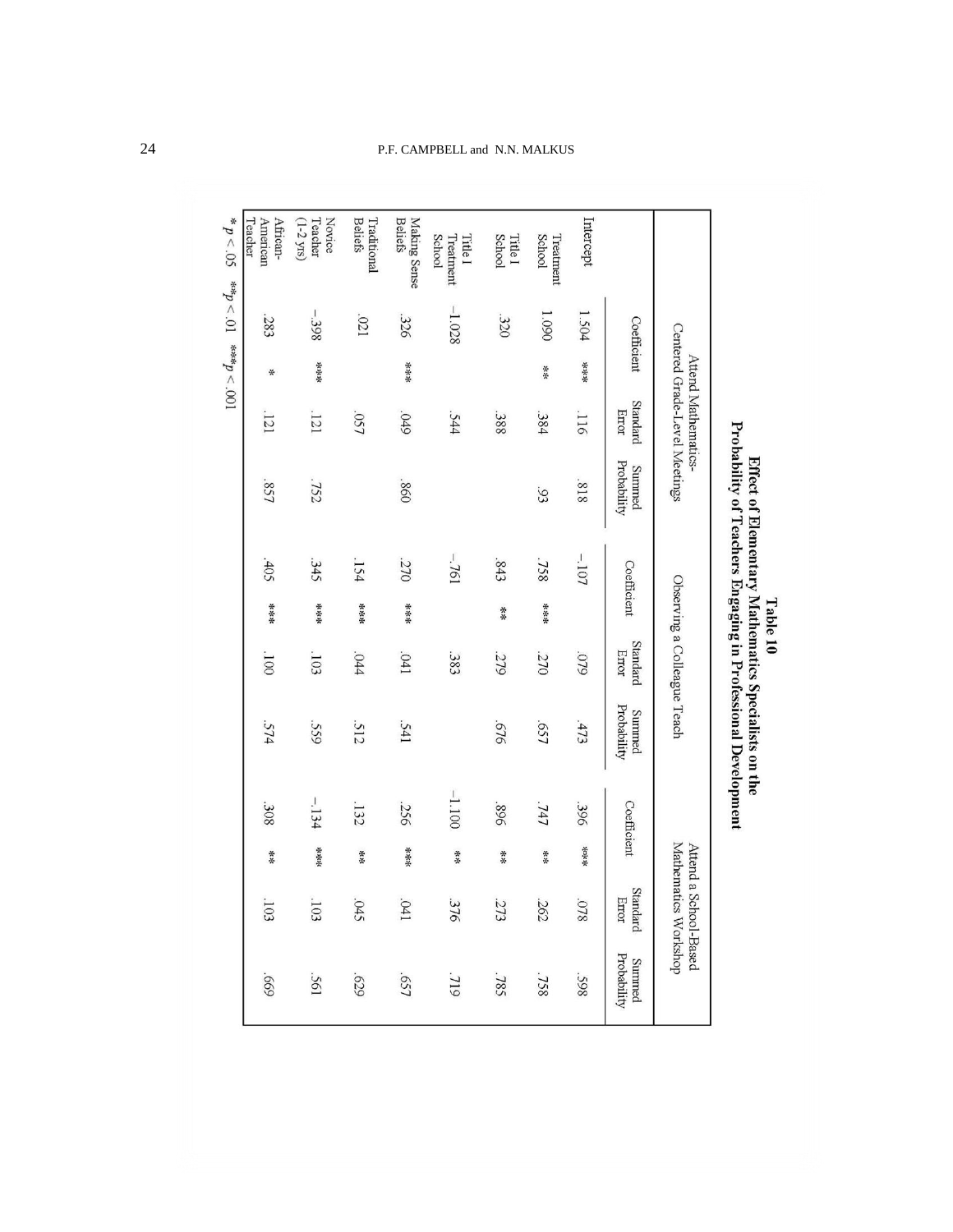Each of the three intercept values in Table 10 indicates the average probability that a teacher engaged in a given category of professional development. Teachers were highly likely to attend a mathematics-focused, grade-level meeting (81.8% probability), were more likely than not to report attending a school-based mathematics workshop (59.8%), and slightly less than likely to observe a peer teach a lesson (47.3%). Individual teacher beliefs influenced teachers' engagement in professional development, as teachers with a Making Sense perspective were somewhat more likely to engage in all types of professional development, while Traditional beliefs evidenced a slightly lesser influence, with no significant impact on grade-level meeting attendance. During their first two years of teaching, teachers were significantly more likely to observe other teachers teaching  $(55.9\% - 47.3\% = 8.6\%)$ , but slightly less likely to take advantage of other professional development opportunities. African-American teachers were consistently more likely to attend all types of professional development sessions.

School-level variables consistently influence attendance at professional development sessions. Teachers in schools with elementary Mathematics Specialists were more likely to attend all three forms of professional development as compared to teachers in control schools. The likelihood of peer observations and local-school workshop attendance was higher in Title I schools by 20.3% and 18.7%, respectively. There were no differences in the likelihood of teacher attendance at mathematics grade-level meetings or peer observations between Title I and non-Title I Treatment schools. However, teachers in Title I schools with an elementary Mathematics Specialist were slightly less likely to attend school mathematics workshops, though still 12.1% (71.9% - 59.8%) more likely to attend than teachers in control, non-Title I schools.

# **Discussion**

This study found that elementary Mathematics Specialists had a significant positive impact on student achievement over time, but this effect only emerged as knowledgeable Specialists gained experience and as schools' instructional and administrative staffs learned and worked together. Simply allocating funds and then filling the position of an elementary Mathematics Specialist in a school will not yield increased student achievement. The Specialists in this study influenced the beliefs about mathematics teaching and learning held by the teachers with whom they were highly engaged, increasing a Making Sense perspective and diminishing a Traditional perspective. Further, teachers in the schools with an elementary Mathematics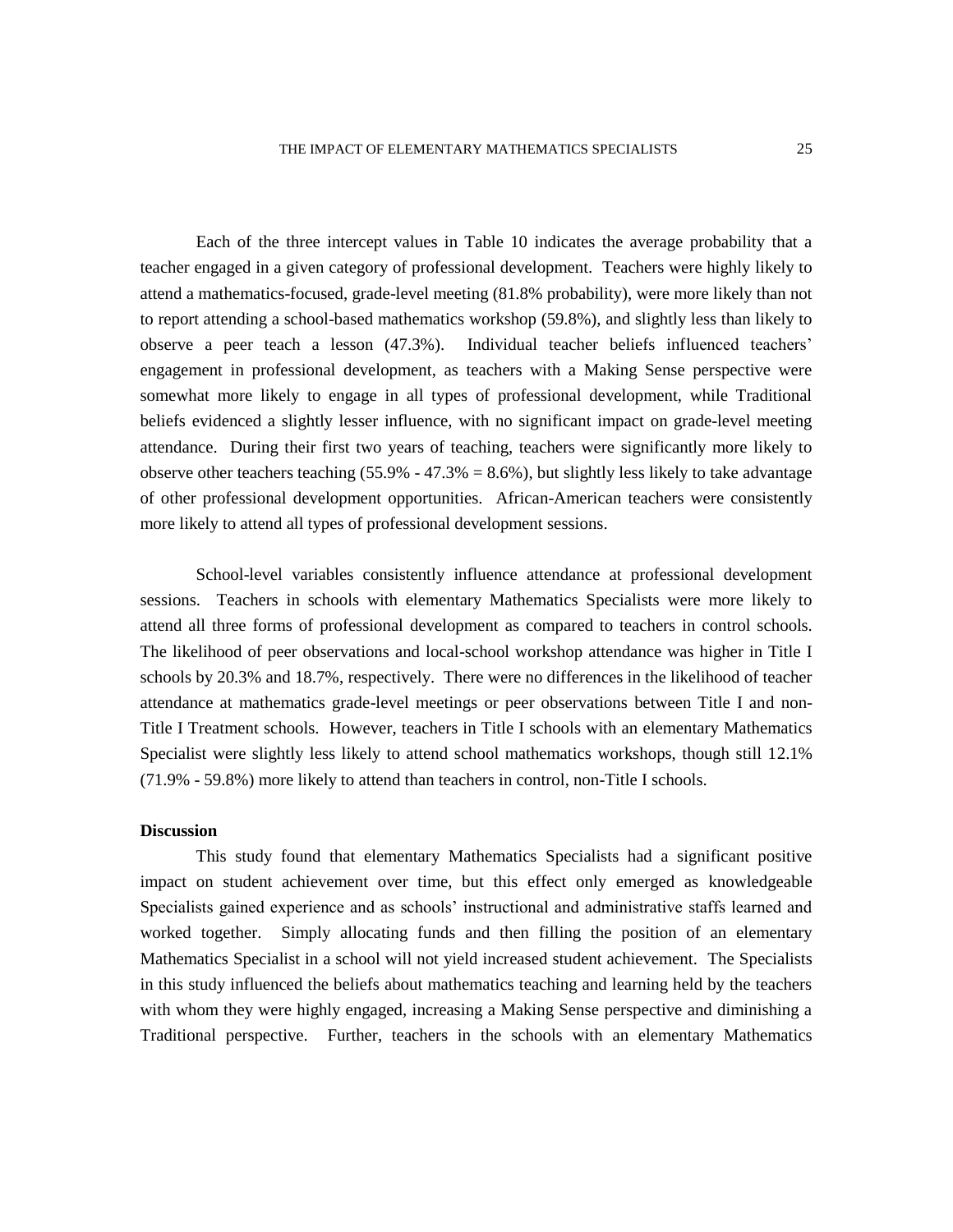Specialist were more likely to engage in other forms of available professional development addressing mathematics content and pedagogy than were teachers in the control schools.

As inferred from the PDA data, the Specialists in this study were more likely to focus their coaching efforts on individual teachers, rather than on leading grade-level planning teams. The time that Specialists had to coach individual teachers seemed to diminish over the three years of PDA data collection, while the time that they devoted to supporting student assessment demands increased. While this pattern was evident across schools in each of the five cooperating school districts, each year there were one or two schools in urban districts (identity of schools varied by year) where not only was time allocated to managerial aspects of assessment, but increased time was also spent working with students without an observing teacher. It is recognized that if a teacher is absent on a given day, many administrators will request that the school's Mathematics Specialist, rather than the assigned substitute teacher, teach the mathematics lesson to the absent teacher's class on that day. However, this practice is not unique to urban districts. Thus, that is not likely to be the explanation for this pattern. It may be that if a Specialist devoted an unusual increase in time for assessment and independent instructional roles in a given year, it was in response to her local school's administrative expectations.

All of the elementary Mathematics Specialists in this study were responsible for coaching teachers of mathematics in their schools, but they also had programmatic responsibilities. These responsibilities included assisting the administrative staff in interpreting assessment data, ensuring that their schools' curriculum was aligned with district and state standards, working to foster home/school/community partnerships focused on students' learning of mathematics, and collaborating with their principal to support a schoolwide mathematics program.

The Specialists who were the subjects of this study engaged in substantive academic coursework that was designed to foster and support their transition to the position of wholeschool elementary Mathematics Specialist. As such, the results herein should not be generalized to other settings where an experienced teacher is simply named as the school-based Mathematics Specialist or coach with little or no prior professional development addressing the responsibilities and expertise presumed of elementary Mathematics Specialists or coaches. Further, there have been recent recommendations that schools employ a specialized teacher model, particularly in the upper elementary grades, in which all students receive their mathematics instruction from a mathematically well-prepared teacher [13]. While this study and many of the school districts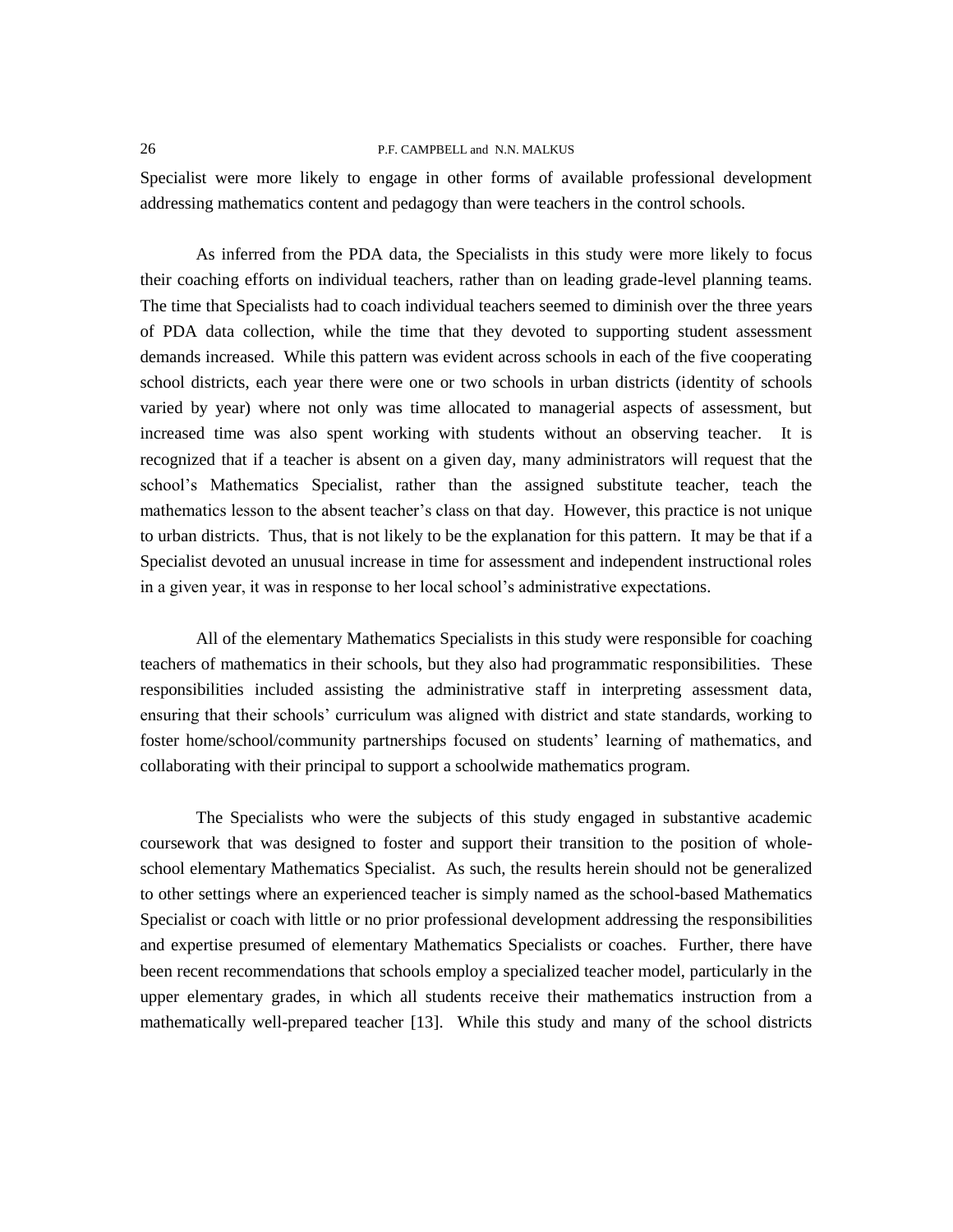cooperating in this study used the term "mathematics specialist," the model of a specialized teacher for instruction was not implemented in this study.

### **Acknowledgment**

This article was developed with the support of the National Science Foundation, Grant #ESI-0353360. The statements and findings herein reflect the opinions of the authors and not necessarily those of the Foundation.

# **References**

- [1] F. Fennell, "President's Message: We Need Elementary School Mathematics Specialists NOW," *NCTM News Bulletin*, **43**(4) (2006) 3.
- [2] *Adding It Up: Helping Children Learn Mathematics*, National Research Council, Washington, DC, 2001.
- [3] B. Neufeld and D. Roper, "Coaching: A Strategy for Developing Instructional Capacity," *Education Matters*, Cambridge, MA, 2003; Internet: http://www.annenberginstitute.org/Products/Coaching.php
- [4] P.F. Campbell and D.Y. White, "Project IMPACT: Influencing and Supporting Teacher Change in Predominantly Minority Schools," in E. Fennema and B.S. Nelson (eds.), *Mathematics Teachers in Transition*, Lawrence Erlbaum and Associates, Mahwah, NJ, 1997.
- [5] R. Marzano, T. Walters, and B. McNulty, *School Leadership That Works: From Research to Results*, Association for Supervision and Curriculum Development, Alexandria, VA, 2005.
- [6] J. York-Barr and K. Duke, "What Do We Know about Teacher Leadership? Findings from Two Decades of Scholarship," *Review of Educational Research*, **74**(3) (2004) 255-317.
- [7] B. Joyce and B. Showers, "Improving In-Service Training: The Messages from Research," *Educational Leadership*, **51**(2) (1980) 57-61.
- [8] S. Loucks-Horsley, C.K. Harding, M.A. Arbuckle, L.B. Murray, C. Dubea, and M.K. Williams, *Continuing to Learn: A Guidebook for Teacher Development*, The Regional Laboratory for Educational Improvement of the Northeast and Islands and The National Staff Development Council, Andover, MA, 1987.
- [9] M. McGatha, *Coaching Bibliography*; Internet: [http://louisville.edu/education/research/centers/crmstd/mcr/math-coaching-biblio.pdf.](http://louisville.edu/education/research/centers/crmstd/mcr/math-coaching-biblio.pdf)
- [10] D. Foster and P. Noyce, "The Mathematics Assessment Collaborative: Performance Testing to Improve Instruction,‖ *Phi Delta Kappan*, **85**(5) (2004) 367-374.
- [11] J.A. Ross, D. McDougall, C. Bruce, S.B. Jafaar, and J. Lee, "A Multi-Dimensional Approach to Mathematics In-Service," in *Proceedings of the Annual Meeting of the North American Chapter of the International Group for the Psychology of Mathematics Education*, University of Toronto, Ontario Institute for Studies in Education, Toronto, Ontario, 2004.